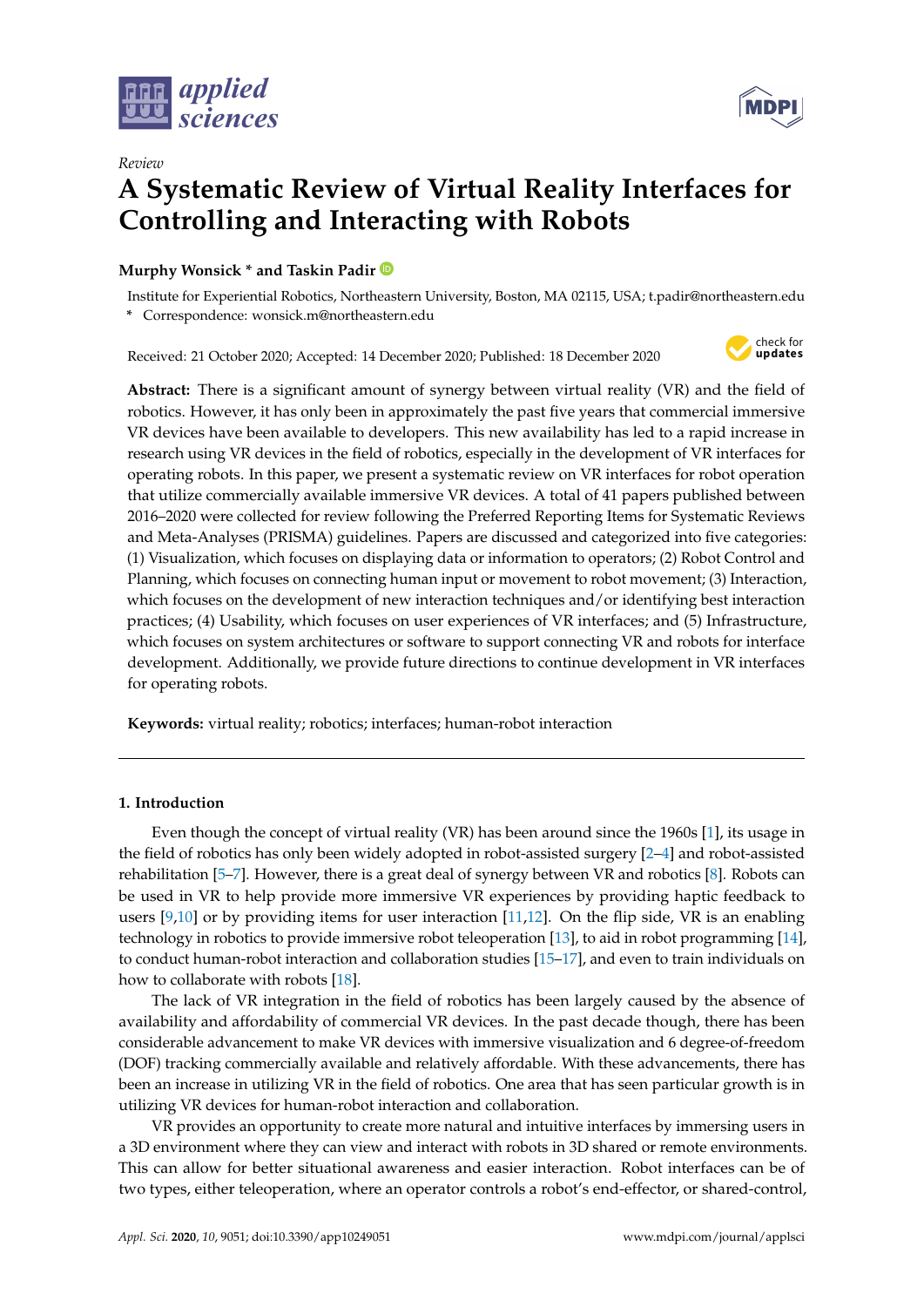where an operator provides high-level commands to the robot. Both interface types allow operators to control a robot from remote locations. This allows for robots to be used in dangerous, distant and daring jobs and removes risk from the operator but keeps their knowledge and expertise in the loop. By using VR these interfaces can be used in a wider application due to the immersive nature of VR.

In this paper, we present a systematic review of the use of virtual reality in developing interfaces for interacting with robots. This paper has been motivated by the need to study this emerging field at the nexus of humans, VR, and robotics. The goal of this review is to consolidate the recent literature of VR interfaces for robots to identify the current state-of-the art and areas for future research.

# **2. Methodology**

To identify how virtual reality is being used in robot interfaces, we conducted a systematic review following the Preferred Reporting Items for Systematic Review and Meta-Analyses (PRISMA) guidelines [\[19\]](#page-13-11). Publications were collected from the following databases:

- **IEEE** Xplore
- ACM Digital Library
- **SAGE Publications**
- Springer Link
- MDPI

These databases were selected based on their proceedings and journals associated with robotics and their accessibility within the Northeastern University library network.

We used the following search string to capture relevant papers:

("virtual reality" OR "vr") AND robot

The search string was purposefully kept generic in order to capture as many relevant papers as possible. The search was done at the abstract level for all the listed databases, except for Springer Link, which did not provide the option to customize the search. We kept the search at only the abstract since we found that, in general, the relevant records contained these keywords there. This helped return only the most relevant records by eliminating records that briefly mentioned virtual reality and/or robots in passing and were not the primary focus. Since Springer Link did not allow for a custom search, we elected to utilize their built-in relevance sorter and only include the first hundred results. The one hundred results cutoff was selected by scanning record titles and identifying the likely relevant records. Almost all relevant record titles were within the first fifty results, but we doubled this number in order to catch additional potentially relevant works. This number was also on par with the number of records pulled from the other databases.

Results were narrowed to ones published between 2016 through September 2020. We decided to only look at the past 4 years, since 2016 is the year when virtual reality started becoming widely available on the consumer level [\(https://www.washingtonpost.com/news/the-switch/wp/2016/](https://www.washingtonpost.com/news/the-switch/wp/2016/01/15/what-to-expect-from-virtual-reality-in-2016/) [01/15/what-to-expect-from-virtual-reality-in-2016/\)](https://www.washingtonpost.com/news/the-switch/wp/2016/01/15/what-to-expect-from-virtual-reality-in-2016/). Additionally, the language was restricted to English.

In total, we collected 518 records for evaluation. Figure [1](#page-2-0) shows the flow diagram of the screening process. Records were first filtered at the title/abstract level. Records that pertained to the areas of robot-assisted surgery, robot-assisted rehabilitation, robots being used as haptic devices for VR, or VR development environments being used as robot simulators were rejected. Records whose focus was not on both VR and robotics or were ancillary in nature were rejected as well. After the initial screening, we moved to a full-text screening. The purpose of this review was to specifically look at papers that utilized VR in robot interfaces. Therefore, papers involving other areas of VR and robots, such as using VR to help conduct human-robot interaction studies, were removed from consideration. Additionally, records were rejected at this level for either belonging into a previously rejected category or for not containing substantial results. We aimed to include as many relevant works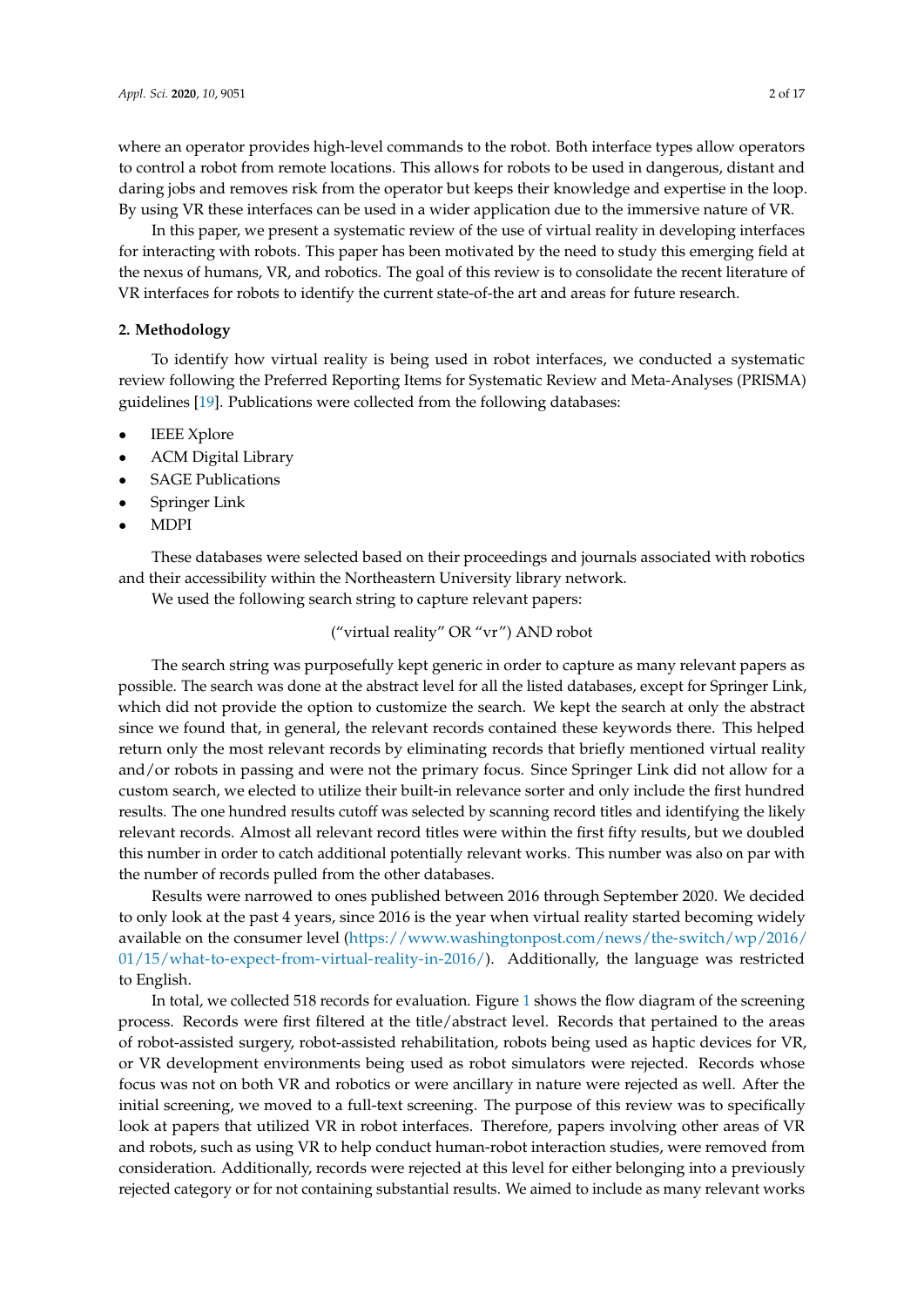as possible though for a complete and through review of the current research in VR robot interfaces. Furthermore, we consolidated records by the same author(s) of related work and only included the most recent record. After the full evaluation, a total of 41 records were identified to be included in this review. Appendix [A](#page-10-0) contains a table briefly summarizing all the included papers.

<span id="page-2-0"></span>

**Figure 1.** Flow diagram of screening process.

# **3. Results and Discussion**

<span id="page-2-1"></span>For this review, we categorized papers in five different areas: Visualization, Robot Control and Planning, Interaction, Usability, and Infrastructure. There is natural overlap between the categories, however, each paper was assigned to the one that the contribution was the highest in. Figure [2](#page-2-1) displays the breakdown of papers in each category.



**Figure 2.** Division of papers in each category.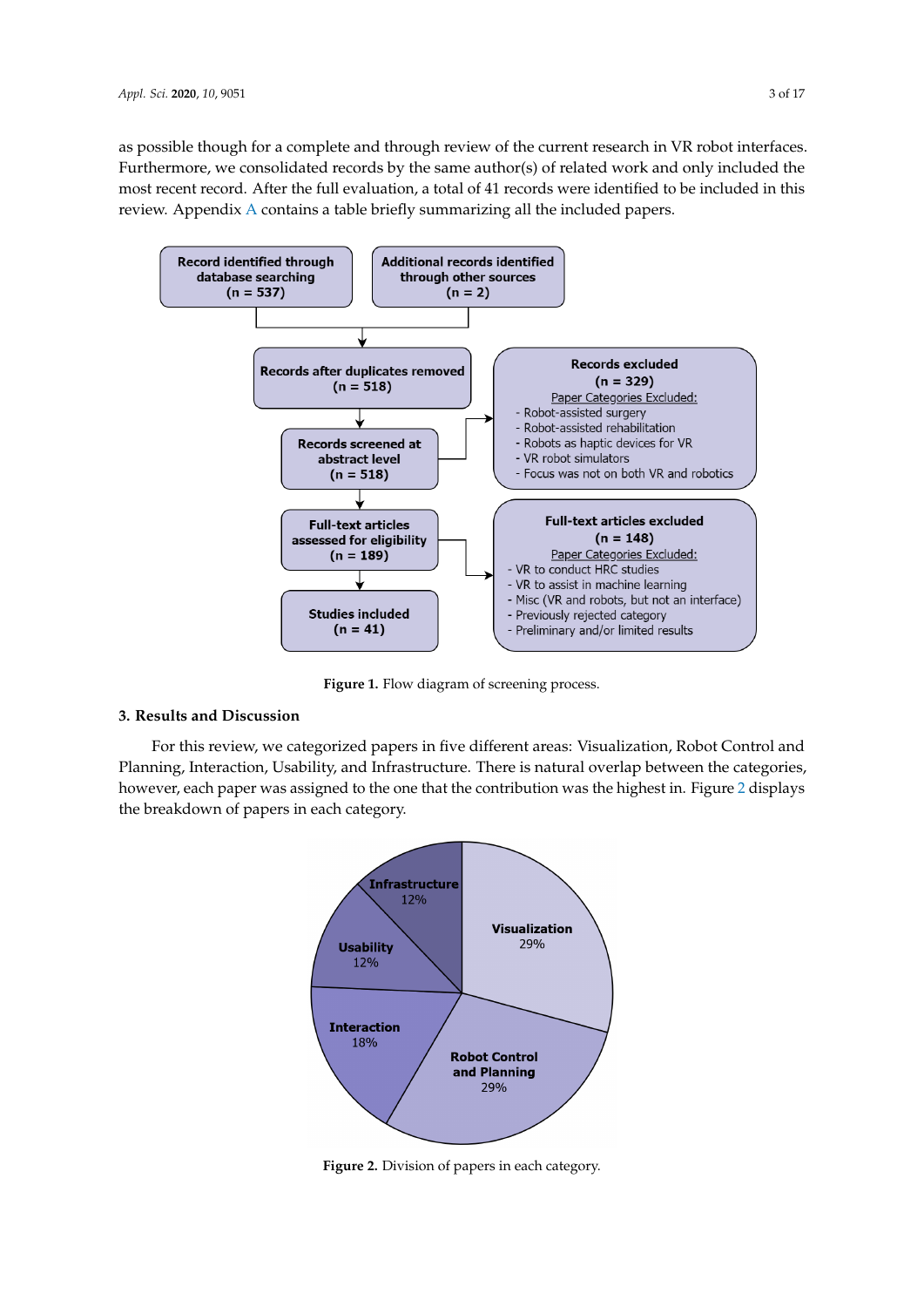#### *3.1. Visualization*

The Visualization category encompasses concepts mainly focused on displaying context to the user. Currently, most of this work is in identifying the best way to represent the real world in VR. Ref. [\[20\]](#page-13-12) investigates the influence of displaying different levels of environmental information has on task performance and operator situation awareness in VR robot interfaces. Specifically, they look at two informational contexts: full information and a representative model. The full information context shows all the contextual and task-related information to the operator, which includes a mesh of the environment surrounding the robot. While the representative model context shows only the task-related information, which does not include any visualization of the robot's surrounding environment. Ultimately, they find that the time to complete the task is reduced when displaying full information compared to the representative model, but accuracy remains the same between both. However, attentional demand was significantly higher during full information. Ref. [\[21\]](#page-13-13) saw similar results when comparing a representative model visualization of the full environment to a real-time point cloud visualization of the real environment and found that the success rate and usability ratings were higher with the point cloud visualization. However, point cloud visualization can be computationally expensive and require a large amount of bandwidth. Ref. [\[22\]](#page-13-14) looks to solve this problem by presenting a method to efficiently process and visualize point clouds for VR applications. Ref. [\[23\]](#page-13-15) evaluates how using virtual features, such as a 3D robot model, object target poses, or displaying distance to a target, effects operator performance in completing teleoperation pick-and-place tasks. Overall, their results show that virtual features increase the accuracy and efficiency of the task performance and significantly reduce differences between expert and non-expert users. Ref. [\[24\]](#page-14-0) compares an immersive 3D visualization to a standard 2D video-based visualization. They found that by displaying real-time 3D scene information improves the ability to self-localize in the scene, maneuver around corners, avoid obstacles, assess terrain for navigability, and control the visualization view. Ref. [\[25\]](#page-14-1) takes a slightly different approach and assesses how different viewpoints can affect success when teleoperating a construction robot. Overall, they show that an active viewpoint, where the user is able to move their head to change the visualization improves the success of the teleoperation compared to an automatic bird's-eye viewpoint that coincides with the movement of the robot to maintain the end-effector in the view.

Virtual reality causes motion sickness in some individuals and can be compounded depending on how data from a robot is being presented. Ref. [\[26\]](#page-14-2) aims to identify the effect of linear velocity, acceleration, and angular displacement on VR motion sickness. They use their findings to develop a head-synchronized controller to reduce motion sickness when controlling a drone with VR. The developed controller reduces angular velocity by synchronizing the drone's movement with the user's head movement. This in turn reduces sensory conflict for the operator, therefore reducing the motion sickness as well. Similarly, ref. [\[27\]](#page-14-3) analyzes the effects of visual and control latency in drones when using VR. Unsurprisingly, they find that an increase in latency resulted in worse flight performance and a higher level of motion sickness. However, they also find that the more time users spent operating the system, the more tolerant they became. Refs. [\[28,](#page-14-4)[29\]](#page-14-5) both present methods to decouple an operator's head movement from the robot's current view, i.e., the robot's camera, when using VR for robot teleoperation. Traditionally, an operator's head movement directly controls the robot's camera. However, when the operator moves their head, there is a delay between the operator movement and the updated image being returned by the robot, which is caused by a combination of latency in the system and robot hardware speed. This delay can cause intersensory conflict and inflict motion sickness. Additionally, ref. [\[28\]](#page-14-4) ran a user study and found that their decoupling method, that instantly returns an updated image upon head movement, on average was less nauseating and more visually comfortable to users. In relation, ref. [\[30\]](#page-14-6) aims to reduce motion sickness by identifying the best way to display stereovision cameras inside a VR headset. In a 15 person user study, individuals, on average, reported feeling less motion sick when the stereo cameras were rendered on a plane inside the VR headset, rather than directly rendering the cameras to each eye,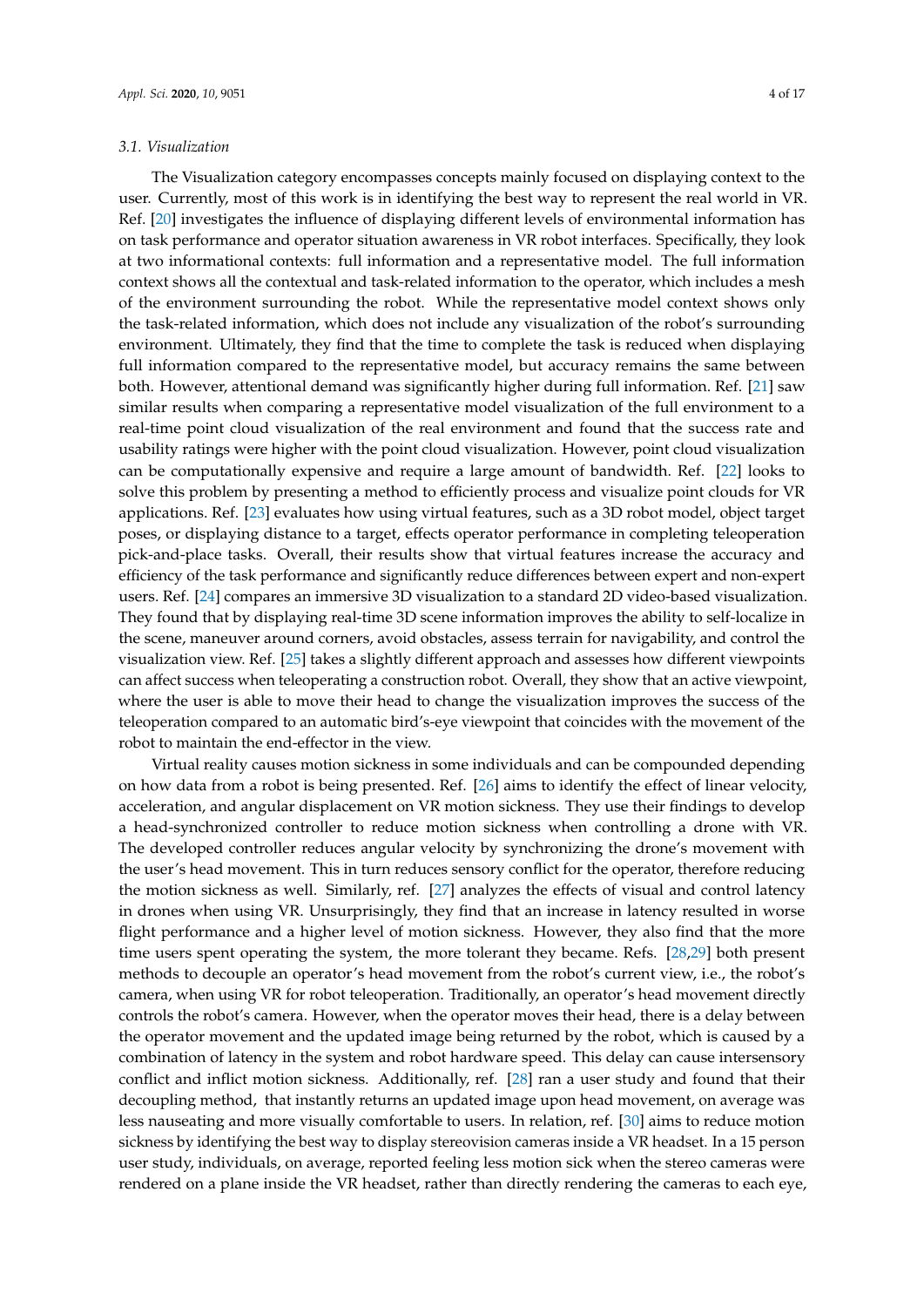which creates a more immersive view. Ref. [\[31\]](#page-14-7) studies how using human perception-optimized trajectory planning in mobile telepresence robots can improve motion sickness. Their results overall show that minimizing the amount of turns a robot takes decreases a user's motion sickness.

#### *3.2. Robot Control and Planning*

This category refers to the area that is focused on connecting human input to robot movement to allow for successful teleoperation. Ref. [\[32\]](#page-14-8) defines three mapping models to categorize teleoperation interfaces: direct, cyber-physical, and homunculus. A simplified representation of these models are shown in Figure [3.](#page-4-0) These categories help explain the different amounts of information being made between the robotic space and the user space for robot teleoperation. Direct maps the user's hand and eyes directly to the robot. Cyber-physical contains a mapping between the user and the robot by mapping the user's space to a virtual robot and environment, the robot space is similarly mapped back to this virtual space. Finally, the homunculus model combines the last two by decoupling mapping from the direct model, by using a virtual space between the user and the robot, but not requiring a complete virtual robot and environment that matches the real one like in the cyber-physical model.

<span id="page-4-0"></span>

(**c**) Homunculus Model

**Figure 3.** Simplified versions of the robotic teleoperation mapping models from [\[32\]](#page-14-8).

Ref. [\[33\]](#page-14-9) develops a solution that follows the direct model by imitating a user's upper body pose to teleoperate a humanoid robot. Their method differs from other works in this field in that their system imitates the full human arm pose in the teleoperation rather than just controlling the end-effector pose of the robot. In a user study, they found that their imitation teleoperation method was preferred with users and allowed them to complete the task faster and perceive less overall workload compared to a direct manipulation programming of a robot. Instead of directly tracking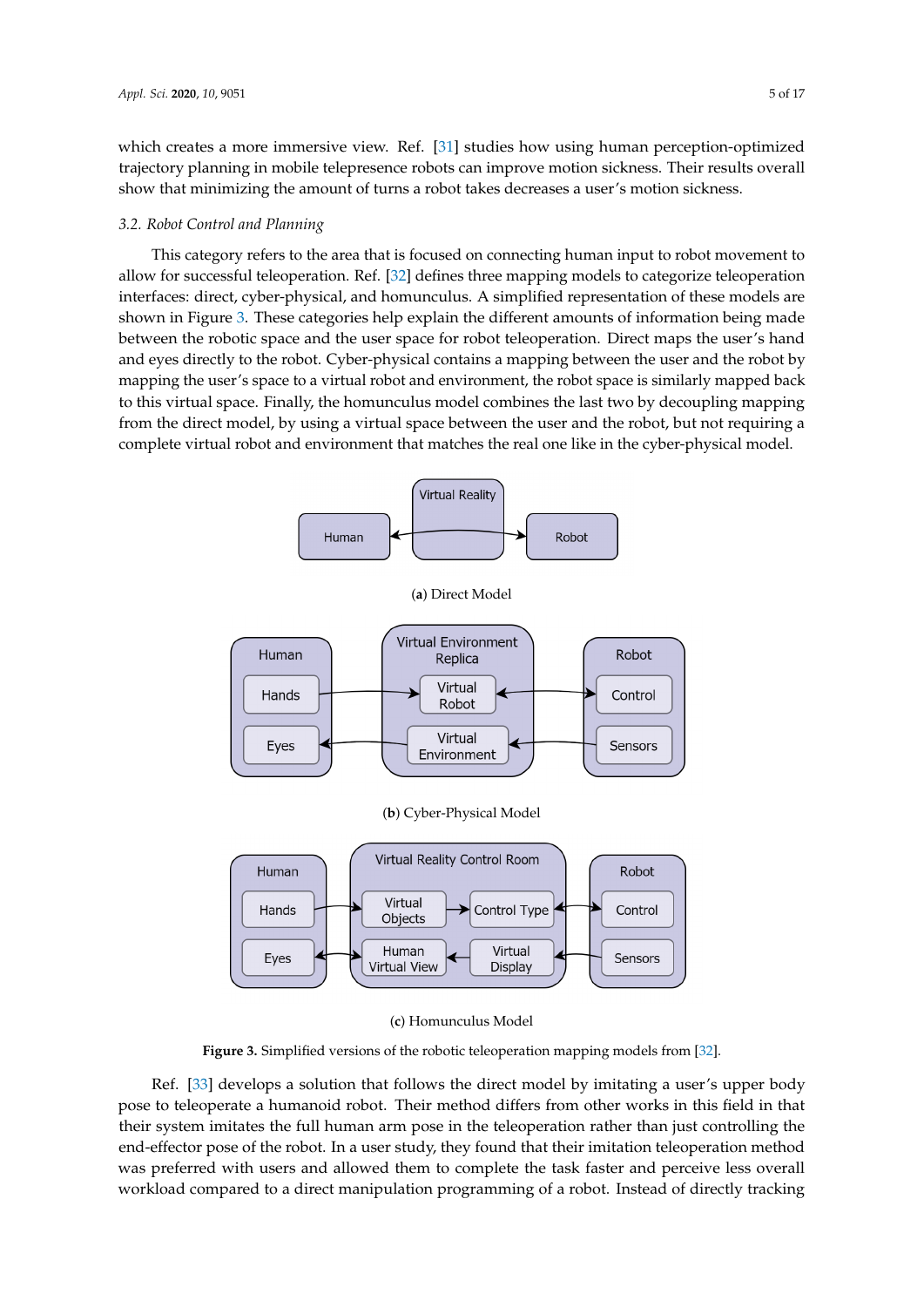an operator's arm pose, refs. [\[34,](#page-14-10)[35\]](#page-14-11) both use machine learning techniques to learn a model that will map user input to robot motion in VR teleoperation interfaces. This way the only input required from the operator is the desired end-effector pose, which a handheld VR controller can supply, but still provide efficient teleoperation. Ref. [\[36\]](#page-14-12) also uses machine learning to improve teleoperation, but their focus is on a predict-then-blend framework to aid the operator in dual-arm robot manipulation tasks. Using their learned model, they predict the manipulation target given the current robot trajectory and then estimate the desired robot motion given the current operator input. This estimate can then be used to correct the input from the operator to improve the efficiency of the teleoperation.

Ref. [\[37\]](#page-14-13) presents a system architecture and controller that falls under the cyber-physical model by utilizing a digital twin of the robot. The idea here is that there are three control loops, one for the operator input, one for the physical robot, and one that serves as the interaction between the digital twin and the actual robot. The benefit of this method is that a robot and human do not need to be co-located and instead the robot can be controlled over long distances. Ref. [\[38\]](#page-14-14) develops an interaction method that follows the homunculus model by decoupling the human input from the control loop of the robot and avoiding directly using the tracked operator movement in the robot controller. To accomplish this, they design a force controller with two interaction modes, one for coarse movement and one for fine movement. In the coarse movement mode, the operator is able to lock the robot movement and adjust the desired position and orientation of the robot by manipulating a virtual sphere with a coordinate frame. Once satisfied, the operator can then switch to the fine movement mode where orientation is locked and only position is controlled and the robot continuously moves as long as the virtual sphere is being interacted with. They compared their teleoperation interface to the one presented in [\[39\]](#page-14-15), that directly tracks an operator's movements and therefore requires operators to simultaneously control both the position and orientation of the robot, and found that their system had a 93.75% success rate compared to a 25% rate in completing a stacking task, which they attribute to their decoupling and force regulation in their controllers. Similar results were found in [\[40\]](#page-14-16), where they showed that people preferred to control the movement of a robot by clicking-and-dragging a virtual sphere rather than have the robot directly follow the movements of the VR controller.

Improvements in virtual reality robot control and planning are also being looked at for specific applications. Ref. [\[41\]](#page-14-17) presents an architecture that estimates human intent in VR to operate a welding robot. Their results show an increase in performance with their human intent recognizer. Instead of recognizing human intent, ref. [\[42\]](#page-14-18) develops an optimization based planner to control a painting drone in VR. Qualitative results, where an operator controls the painting drone to trace a previously painted contoured line, show a high accuracy in system. Similarly, ref. [\[43\]](#page-15-0) designs a teleoperation system for aerial manipulation that includes tactile feedback. Ref. [\[13\]](#page-13-6) defines a control architecture that utilizes a VR headset, VR controllers, and an omni-directional treadmill to create a fully immersive teleoperation interface to operator a humanoid robot.

# <span id="page-5-0"></span>*3.3. Interaction*

Interaction papers focus on both the development of new interaction techniques for controlling robots in VR and identifying the best interaction practices. Ref. [\[44\]](#page-15-1) develops a VR interface that incorporates object affordances to simplify teleoperation of two robotic arms equipped with dexterous robot hands. They provide grasping and manipulation assistance by allowing the operator to teleoperate the arms towards an object of interest and then provide an affordance menu. The affordance menu allows the user to select from a list of possible grasps and actions that can be performed on the object. Ref. [\[45\]](#page-15-2) designs a visual programming system to define navigation tasks for mobile robots. Their system works by constructing a VR environment built from the output of the robot's visual simultaneous localization and mapping (vSLAM) and then allowing users to select high-level landmarks along with task-level motion commands. From there, their system can plan a path for the robot in order to accomplish the desired tasks. Ref. [\[46\]](#page-15-3) looks at how predictive components can improve operator situational awareness and workload in VR interfaces for multi-robot systems.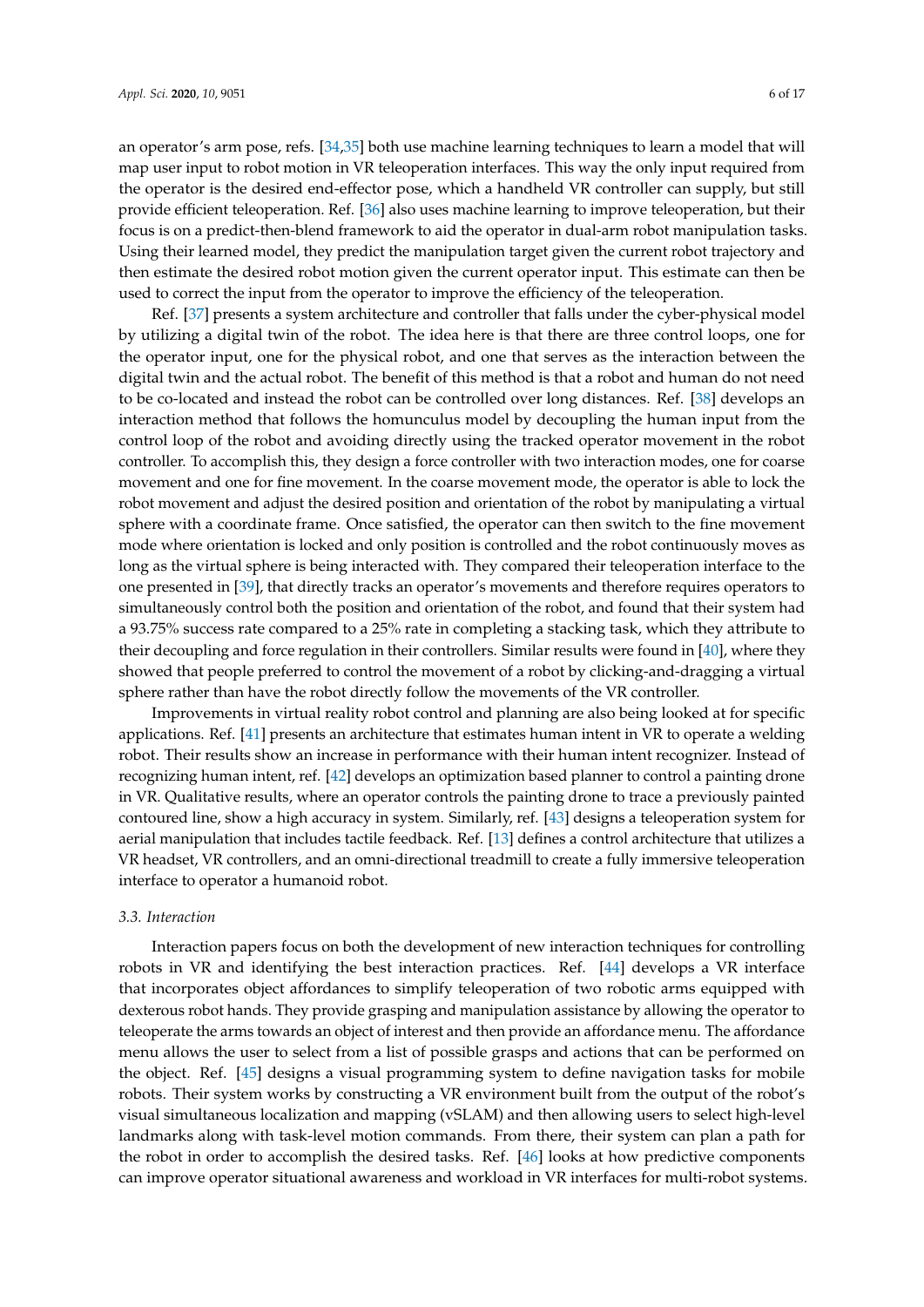Their results show that there is insignificant improvement when using predictive components. However, the authors acknowledge that these results could be due to lack of operator training in understanding the predictive cues. Therefore, there is additional work to be done in this area. Ref. [\[47\]](#page-15-4) implements a system that allows users to collaborate with a robot to conduct 3D mapping of indoor environments using VR. Their system works by using VR headset pose data to estimate human intentions, which is then used to navigate a mobile robot to build a 3D map of the environment. This map is rendered inside the VR headset to provide an immersive view for the user.

There has also been some work towards identifying the best way to interact with robots in VR. Ref. [\[48\]](#page-15-5) compares two different VR interactions, position control and trajectory control, to remotely operate a robotic manipulator. In position control, the user can place a single waypoint for the robot to autonomously navigate to and the user has the option to stop the motion at any time. In trajectory control, the user can move the arm by pressing a button and the robot will follow the relative movements of the controller. They conduct a 12 person user study comparing their two VR interfaces and find that when using positional control, users, in general, were both faster and more accurate in the tasks. Ref. [\[49\]](#page-15-6) explores developing a VR interface for humanoids by taking inspiration from VR video games to identify the best control schemes and practices for VR. They summarize a total of 14 VR games, specifically looking at what viewpoint they use, how movement in the game is accomplished, how manipulation is done, and how information is brought up to be displayed. Ref. [\[50\]](#page-15-7) investigates using different controllers, VR controllers to allow for grabbing and 3D mouses for driving, in operating a pair of robotic arms for a pick-and-place task and ultimately find that using the VR controllers allowed for faster operation due to faster gross movement control.

## *3.4. Usability*

The Usability category highlights user experiences of VR interfaces. At the moment, research in this area is primarily focused on comparing traditional interfaces for robots to a VR interface. Traditional interfaces include two types. The most common one utilizes a monitor to view data and either a keyboard and mouse or a gaming controller to interact with the robot. The second one uses direct manipulation where users can physically grab and move the robot around and "program" the robot to complete a task, this is also frequently called learning from demonstration. Ref. [\[39\]](#page-14-15) compares four different interfaces for a robotic manipulator: direct manipulation, computer (keyboard, mouse, and monitor), a partial VR interface that only uses positional hand tracking and uses a monitor instead of a VR headset, and a full VR interface with positional hand tracking and a VR headset. In an 18 person user study using a robotic manipulator in a cup stacking task, they found that their full VR interface was significantly better compared to the keyboard and monitor interface with a 66% improvement in task competition time, lower workload, higher usability, and higher likability score. Additionally, 5 of their 18 users were never able to complete the task with the keyboard and monitor interface, but they were all able to complete the task with the full VR interface. However, the full VR interface was slower and higher workload compared to direct manipulation, but it did have marginally higher usability and likability scores. Furthermore, when comparing the full VR interface to the partial VR interface, they found that task completion times were not significantly faster for the full VR interface, but it had higher usability and was marginally more likable than the partial VR interface. A similar 11 person user study was done in [\[51\]](#page-15-8), where they compare their VR programming interface with a direct manipulation interface and a keyboard, mouse, and monitor interface. Their VR interface has one major difference from most others in the area, in that they use gesture recognition to teleoperate the robot rather than VR controllers. Their results show that the direct manipulation approach on average took the shortest amount of time and caused the smallest number of collisions. However, the VR approach was considered more natural among users and still performed better on average in performance time and number of collisions compared to the keyboard and monitor interface. Ref. [\[52\]](#page-15-9) evaluates the use of VR for teleoperation and telemanipulation tasks using mobile robots equipped with a robotic arm and compares displaying camera streams on a monitor and a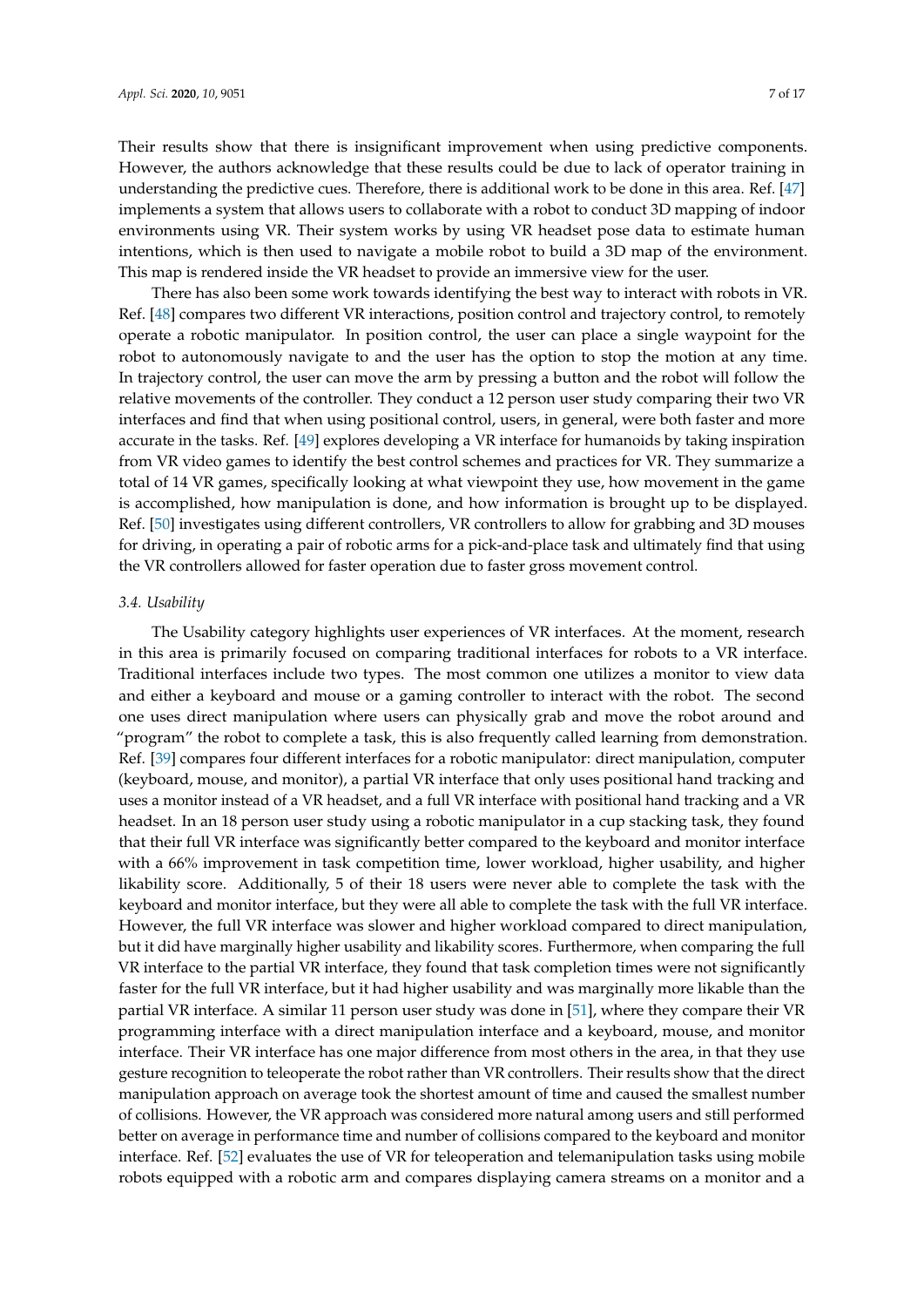VR headset to display streams from stereo cameras to provide stereo-vision for an operator. In their 16 person user study, they found that in driving and observations tasks that there was not substantial difference in task completion times. However, for manipulation tasks there was a 20–25% increase in completion time when using the traditional interface over the VR one. They attribute these results to the stereo-vision the VR headset provides over a monitor, and that for manipulation tasks the addition of depth perception increases people's capability to estimate distances, but this benefit is not significant for driving or observation tasks. Ref. [\[53\]](#page-15-10) aims to see if VR interfaces lead to improvement in workload, situational awareness and performance for operators of multiple robots. They conduct an 8 person user study comparing a traditional keyboard, mouse, and monitor interface to a VR interface in both an indoor and outdoor scenario with three types of robots: aerial, ground, and manipulator. In general, they show that results are better with the VR interface over the traditional one in terms of operator performance, workload, and situational awareness. However, similar to [\[52\]](#page-15-9), they found that performance when driving the mobile robot was better with the traditional interface. Ref. [\[54\]](#page-15-11) looks at user preferences in using VR interfaces for teleoperating robots in combat or hostile environments. Although their work is done entirely in simulation, they found that in a 10 person user study, that 90% of the users preferred the immersive VR interface compared to a traditional non-immersive, keyboard, mouse, and monitor interface.

# *3.5. Infrastructure*

The Infrastructure category focuses on system architectures or software that helps support connecting VR and robots for interface development. The majority of papers in this review utilize ROS for the robot development and Unity for the VR development, and there is currently no standard way to interface between the two. Therefore, it is necessary to find a way to bridge the gap. Ref. [\[55\]](#page-15-12) presents a system architecture to work with multi-robot systems using ROS and virtual reality interface developed in Unity. Several works have also provided open-source solutions to allow for WebSocket communication between ROS and Unity [\[56](#page-15-13)[,57\]](#page-15-14). Additionally, there is group at Siemens that is developing an open-source library called ROS# [\[58\]](#page-15-15). Ref. [\[59\]](#page-16-0) provides an alternative to ROS# that decreases the message size and therefore in general allow for faster data transfer. However, their solution is currently not open-source. Ref. [\[60\]](#page-16-1) presents a method capable of automatic calibration procedures to provide a spatial relationship between a robot cell and a VR system. Their work is provided as an open-source ROS package.

## **4. Takeaways**

VR interfaces for operating robots have come a long way in the past four years. VR devices becoming commercially available and affordable for many researchers has helped tremendously in furthering the state-of-the-art. There is also a growing VR community to help support development, which lowers the barrier of entry for new developers. This is particularly relevant in the area of system architecture and infrastructure for VR robot interfaces, as there are now several open-source solutions in connecting ROS and Unity making it much easier to get started with VR robot interface development. Additionally, there have been several works that show the promise of VR interfaces over traditional ones, such as 2D computer interfaces. Overall, it has been shown that VR interfaces reduce task completion time, increase operator performance, and are generally preferred over traditional interfaces. These works help support the need for continue development in VR interfaces for robot operation.

Although, there has been a significant amount of foundational work in VR robot interfaces, there are still several areas that require further development. For example, there has been a significant amount of work in creating VR teleoperation interfaces, even though, teleoperation may not always be a viable option and a shared-control interface may be more appropriate solution, especially for complex systems. However, there has been limited research in shared-control VR interfaces despite the fact that these interfaces bring the advantage of allowing the robot to act semi-autonomously, which in turn allows the user to only provide input when needed and focus on the critical elements of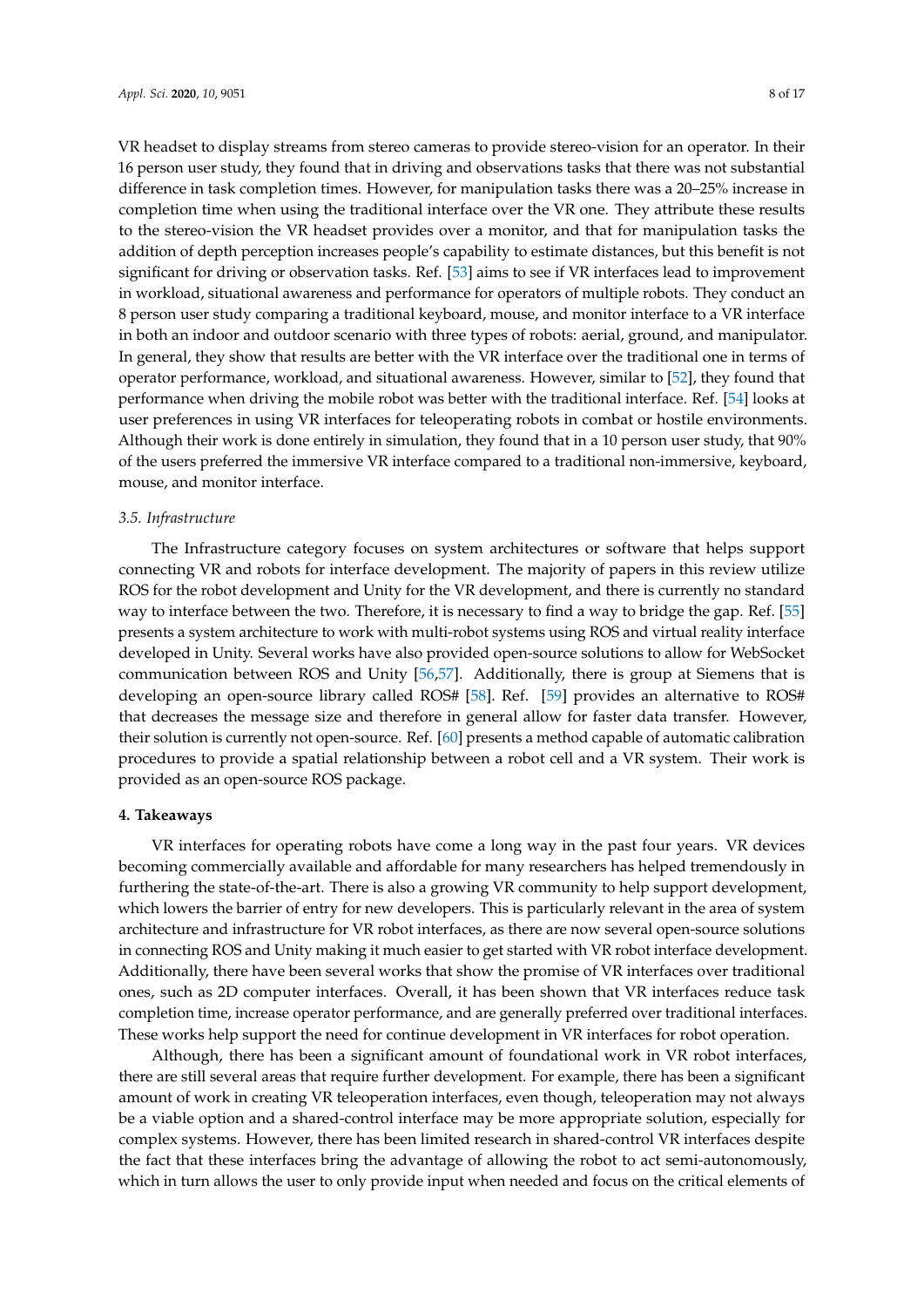a task. In addition, most VR interfaces so far have been designed for robot manipulators, aerial robots, or mobile robots. Figure [4](#page-8-0) displays a heat map of the reviewed papers in each category and the types of robots used. At the moment, there is very limited work in using bipedal humanoid robots. Humanoids are general purpose platforms though and can easily be used in diverse environments designed for humans. However, they are complex dynamic systems and can immensely benefit from the immersive and 3D interaction environment that VR devices provide.

Furthermore, as VR interface development continues, it is important to continually evaluate the usability and likability of these new advancements among users. It is also important to evaluate these interfaces in real-world applications with actual potential users of the systems.

<span id="page-8-0"></span>



# **5. Future Directions**

VR robot interfaces still require further development until they are ready for wide adoption. Highlighted below are some next steps in each area of VR robot interfaces to continue advancements in the field.

# *5.1. Visualization*

**Improving 3D visualization of the robot's environment inside a VR headset.** At the moment, there are two main techniques for 3D visualization of the robot's environment inside a VR headset: using pre-designed 3D virtual models that mimic the real-world or using visualization data from the robot, i.e. point-cloud data. Both techniques though have issues that still need to be addressed. Currently, using a modeled environment of the world requires that the environment be both known ahead of time and static. While using real-time visualization from the robot can be computationally expensive and require large amounts of bandwidth to stream data from robot to VR headset. Ref. [\[21\]](#page-13-13) presents a method that uses model-based background segmentation of point-cloud data to reduce bandwidth, but their method requires multiple depth sensors, knowledge of background models, and does not work with mobile platforms. Therefore, there is room for additional work in point-cloud streaming and rendering inside VR headsets.

**Identifying what data to present and how to present it.** Current data visualization is focused on rendering images or point-cloud data from a robot. However, there is opportunity to also display other types of information that can be virtually rendered in the scene. Most of the interfaces presented in this review already render a virtual model of the robot that mimics the current state of the physical robot, but there could be usefulness in visualizing points of interest, or end-effector distance from objects, etc. Ref. [\[23\]](#page-13-15) investigates this area and overall found promising results in using additional virtual elements.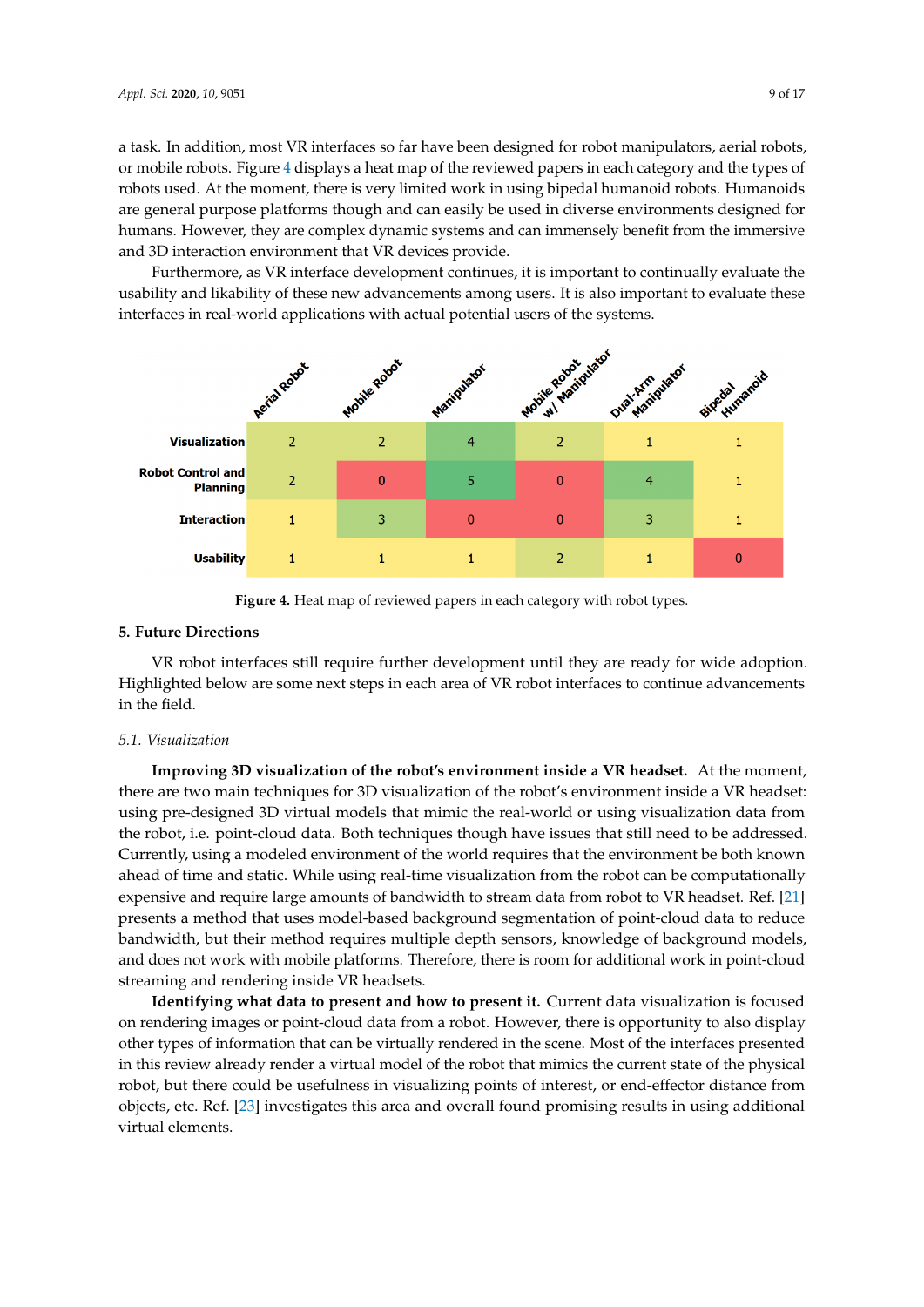#### *5.2. Robot Control and Motion Planning*

**Further development in shared-control interfaces.** Currently, the state-of-the-art focuses primarily on using controllers or motion planners that allow operators to teleoperate the robot, but there is a plethora of research on shared-control planners that could be utilized. Results in [\[48\]](#page-15-5) show that users were faster and more accurate when placing waypoints for a robot to traverse through (shared-control), rather than having the robot directly follow the user's hand (teleoperation). There is opportunity for additional development into integrating these types of shared-control methods as they could remove workload from the operator to handle tasks the robot is well suited for, and allow users to focus on the high-level operation.

#### *5.3. Interaction*

**Identifying best practices in interacting in VR.** As discussed in Section [3.3,](#page-5-0) there has been some research into looking at the best practices for interacting in VR, however, it is still limited. There is a large body of knowledge in best practices for designing user interfaces, but the focus is on interfaces for 2D devices, such as, computers or mobile devices. There are some for VR as well, but most of these are focused towards gaming. It is important to understand best interaction practices in VR with focus on interacting with robots in order to create understandable and enjoyable VR robot interfaces.

**Investigation using different VR input devices.** So far there has been limited investigation in using other types of input devices for VR robot interfaces, such as VR gloves or omni-directional treadmills. These devices are used to create a more immersive experience in VR gaming and therefore could be useful as well in VR interfaces.

# *5.4. Usability*

**Diversifying user-studies.** User studies on average are with a small group of people, typically 20 or less, and skew towards more males and in the 20–30 age bracket. This is understandable as researchers usually take advantage of university students in their department, which is often in the areas of computer science and engineering. However, this group is not representative of the broader community that could make use of these interfaces. There are already several applications robots are actively being deployed in, such as factories, assisting in bomb disposal, or search and rescue missions. Therefore, it is important to have users in these domains included in user studies. Additionally, in general it is important to have a diverse group of individuals as different groups will bring in different viewpoints, such as, expert vs. non-expert, or younger generation vs. older generation, etc.

**Conducting real-world application user-studies.** Presently, most user-studies in understanding usability of VR robot interfaces are simplified, fabricated tasks and are not well grounded in real-world applications. They are also not conducted in real-world environments and instead are often done inside of a lab or structured environment that is controllable. However, the real-world is unstructured and often unpredictable. Therefore, it is important to test these systems in real-world environments for real-world applications in order to more accurately understand the usability of these systems.

# **6. Conclusions**

In this paper, we presented a systematic review of recently published research in the past four years relating to VR interfaces for robot operation. Papers were categorized into five different areas: Visualization, Robot Control and Planning, Interaction, Usability, and Infrastructure. We also highlighted some of the missing areas in VR robot interfaces as future directions for research. As robots become more capable and integrated into various workplaces and our daily lives, it will be crucial to have ways to interact with them. Virtual reality provides an opportunity to create natural and intuitive interfaces to allow for successful human-robot interaction for both expert and non-expert users.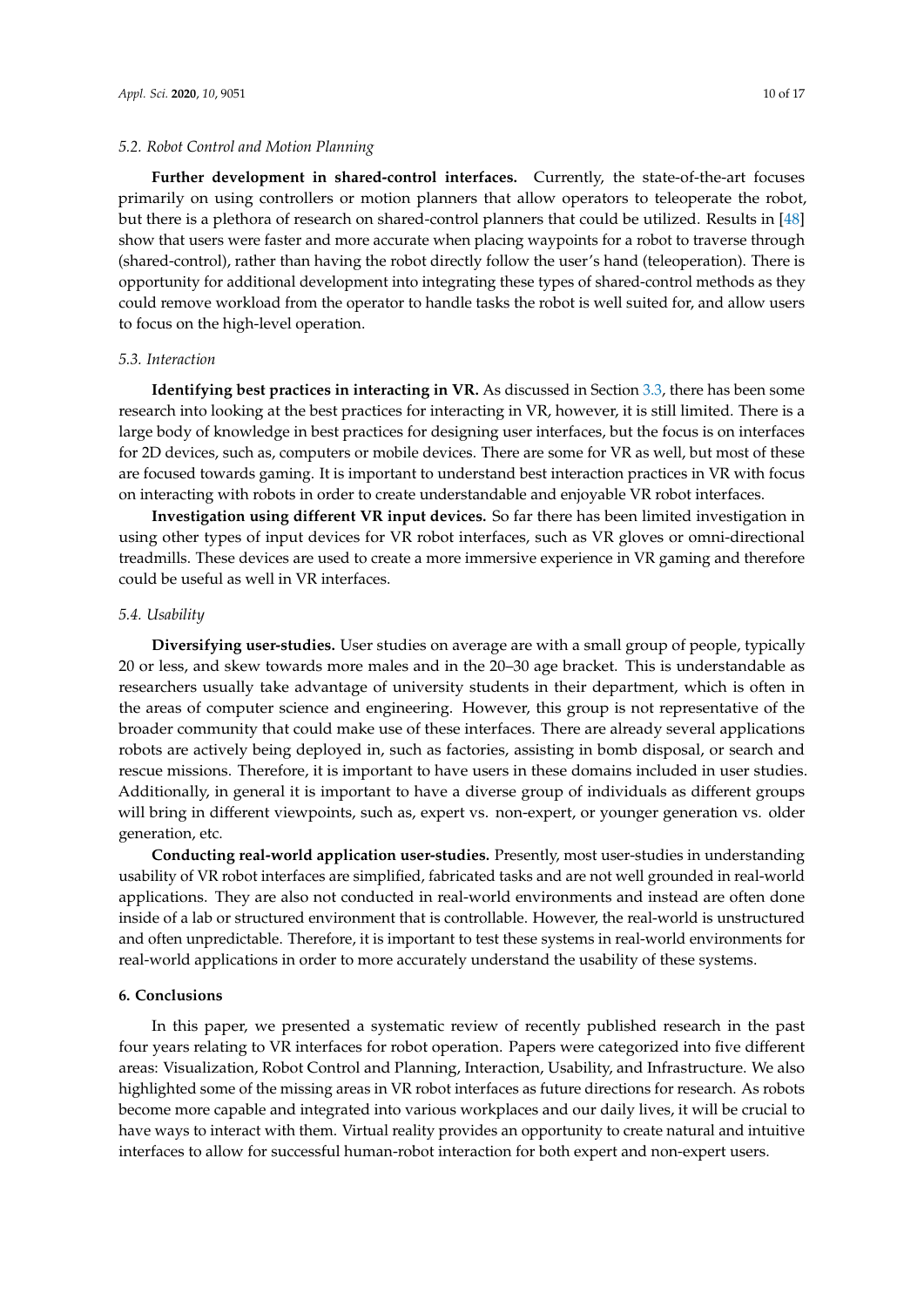**Author Contributions:** M.W. conducted the literature review and wrote the manuscript. T.P. supervised, reviewed, and edited the manuscript. Both authors have read and agreed to the published version of the manuscript.

**Funding:** This research is supported by the National Aeronautics and Space Administration under Grant No. NNX16AC48A issued through the Science and Technology Mission Directorate, by the National Science Foundation under Award No. 1544895, 1928654, 1935337, and 1944453.

**Conflicts of Interest:** The authors declare no conflict of interest. The funders had no role in the design of the study; in the collection, analyses, or interpretation of data; in the writing of the manuscript, or in the decision to publish the results.

# <span id="page-10-0"></span>**Appendix A**

| Ref         | Year | Category                      | <b>Robot Type</b>            | Contribution                                                                                                                                                   |
|-------------|------|-------------------------------|------------------------------|----------------------------------------------------------------------------------------------------------------------------------------------------------------|
| $\sqrt{54}$ | 2016 | Usability                     | (Virtual) Mobile             | Identifies user preferences between using a<br>traditional computer interface over an<br>immersive VR interface for teleoperation                              |
| $[47]$      | 2016 | Interaction                   | Mobile                       | Develops a collaborative human-robot<br>system to accomplish real-time mapping<br>in VR                                                                        |
| [45]        | 2016 | Interaction                   | Mobile                       | Develops a visual programming system to<br>define navigation tasks                                                                                             |
| $[29]$      | 2016 | Visualization                 | Humanoid                     | Develops a method to use stereo panoramic<br>reconstruction to reduce perceived visual<br>latency during teleoperation                                         |
| [25]        | 2016 | Visualization                 | Manipulator                  | Evaluates the affects of different viewpoints<br>on success when teleoperating a<br>construction robot                                                         |
| [46]        | 2017 | Interaction                   | (Virtual) Mobile<br>& Aerial | Investigates the utility of predictive<br>capabilities in VR interfaces for multi-robot<br>teams using a traditional interface as<br>a baseline                |
| $[51]$      | 2017 | Usability                     | Manipulator                  | Compares a developed VR programming<br>interface with a direct manipulation<br>interface and a keyboard, mouse, and<br>monitor interface                       |
| [56]        | 2017 | Infrastructure                | N/A                          | Develops an open-source cloud-based<br>software architecture to interface ROS<br>with Unity                                                                    |
| $[23]$      | 2018 | Visualization                 | Dual-Arm<br>Manipulator      | Evaluates using virtual features to display<br>task-related information to improve<br>operator performance in completing<br>teleoperation pick-and-place tasks |
| [40]        | 2018 | Robot Control and<br>Planning | Manipulator                  | Compares different VR interaction<br>techniques for teleoperation                                                                                              |
| $[22]$      | 2018 | Visualization                 | Manipulator                  | Develops a method to efficiently process<br>and visualize point-clouds in VR                                                                                   |
| [30]        | 2018 | Visualization                 | Mobile with<br>Manipulator   | Evaluates the best way to visualize stereo<br>cameras inside a VR headset to minimize<br>motion sickness                                                       |

**Table A1.** Summary of Results.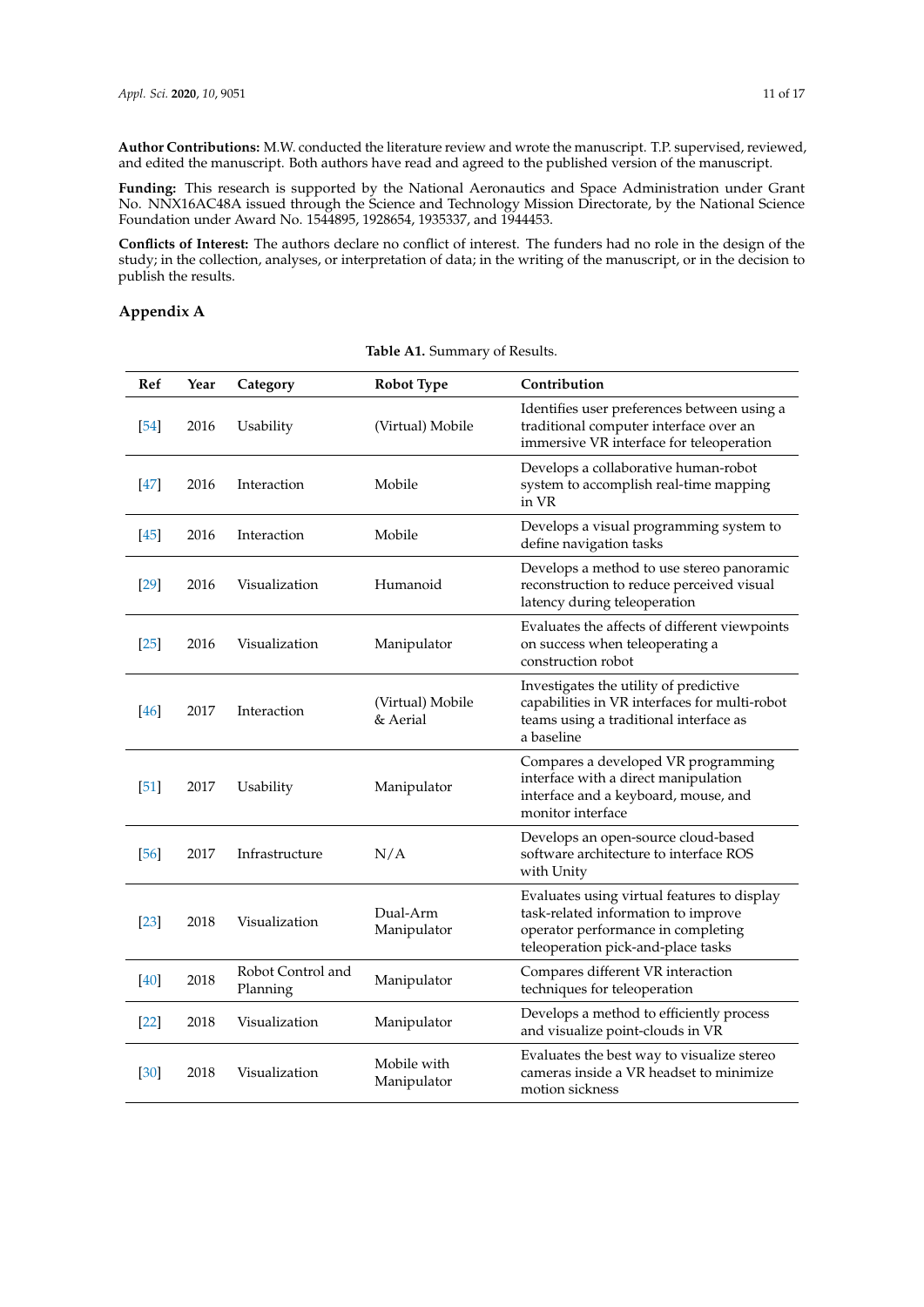| Ref    | Year | Category                      | <b>Robot Type</b>                      | Contribution                                                                                                                                                                       |
|--------|------|-------------------------------|----------------------------------------|------------------------------------------------------------------------------------------------------------------------------------------------------------------------------------|
| $[32]$ | 2018 | Robot Control and<br>Planning | Dual-Arm<br>Manipulator                | Develops a teleoperation framework that<br>can quickly map user input to robot<br>movement and vice-versa                                                                          |
| $[27]$ | 2018 | Visualization                 | (Virtual) Aerial                       | Evaluates the effects of visual and control<br>latency in drones when using VR                                                                                                     |
| $[59]$ | 2018 | Infrastructure                | N/A                                    | Develops a framework to interface ROS<br>with Unity                                                                                                                                |
| $[57]$ | 2018 | Infrastructure                | N/A                                    | Develops an open-source framework to<br>interface ROS with Unity                                                                                                                   |
| $[28]$ | 2019 | Visualization                 | (Virtual) Mobile                       | Develops an image projection method that<br>remove discrepancies between robot and<br>user head pose                                                                               |
| $[50]$ | 2019 | Interaction                   | Dual-Arm<br>Manipulator                | Evaluates using different controllers<br>in teleoperation                                                                                                                          |
| $[44]$ | 2019 | Interaction                   | Dual-Arm<br>Manipulator                | Develops a telemanipulation framework<br>that incorporates a set of grasp affordances<br>to simplify operation                                                                     |
| $[49]$ | 2019 | Interaction                   | Humanoid (Bipedal)                     | Summarizes data visualization and<br>interaction techniques of VR video games<br>for adoption to VR robot interfaces                                                               |
| $[33]$ | 2019 | Robot Control and<br>Planning | Humanoid (Mobile<br>Base)              | Develops teleoperation system that imitates<br>user's upper body pose data in real-time                                                                                            |
| $[53]$ | 2019 | Usability                     | Mobile with<br>Manipulator &<br>Aerial | Compares a traditional interface to a VR<br>interface for multi-robot missions                                                                                                     |
| [24]   | 2019 | Visualization                 | Mobile with<br>Manipulator             | Compares an immersive VR visualization to<br>a monitor video-based visualization for<br>robot navigation                                                                           |
| $[21]$ | 2019 | Visualization                 | Manipulator                            | Compares a representative model<br>visualization of the full environment to a<br>real-time point cloud visualization of the<br>real environment for teleoperation                  |
| $[37]$ | 2019 | Robot Control and<br>Planning | Manipulator                            | Develops a framework that allows robot<br>teleoperation through uses of a digital twin                                                                                             |
| $[20]$ | 2019 | Visualization                 | Manipulator                            | Investigates the influence of displaying<br>different levels of environmental<br>information has on task performance and<br>operator situation awareness in VR<br>robot interfaces |
| $[42]$ | 2019 | Robot Control and<br>Planning | Aerial                                 | Develops an optimization based planner to<br>control a painting drone in VR                                                                                                        |
| $[43]$ | 2019 | Robot Control and<br>Planning | Aerial with<br>Manipulator             | Develops a teleoperation system for aerial<br>manipulation that includes tactile feedback                                                                                          |
| $[34]$ | 2019 | Robot Control and<br>Planning | Dual-Arm<br>Manipulator                | Develops a deep correspondence model that<br>maps user input to robot motion<br>for teleoperation                                                                                  |

**Table A1.** *Cont.*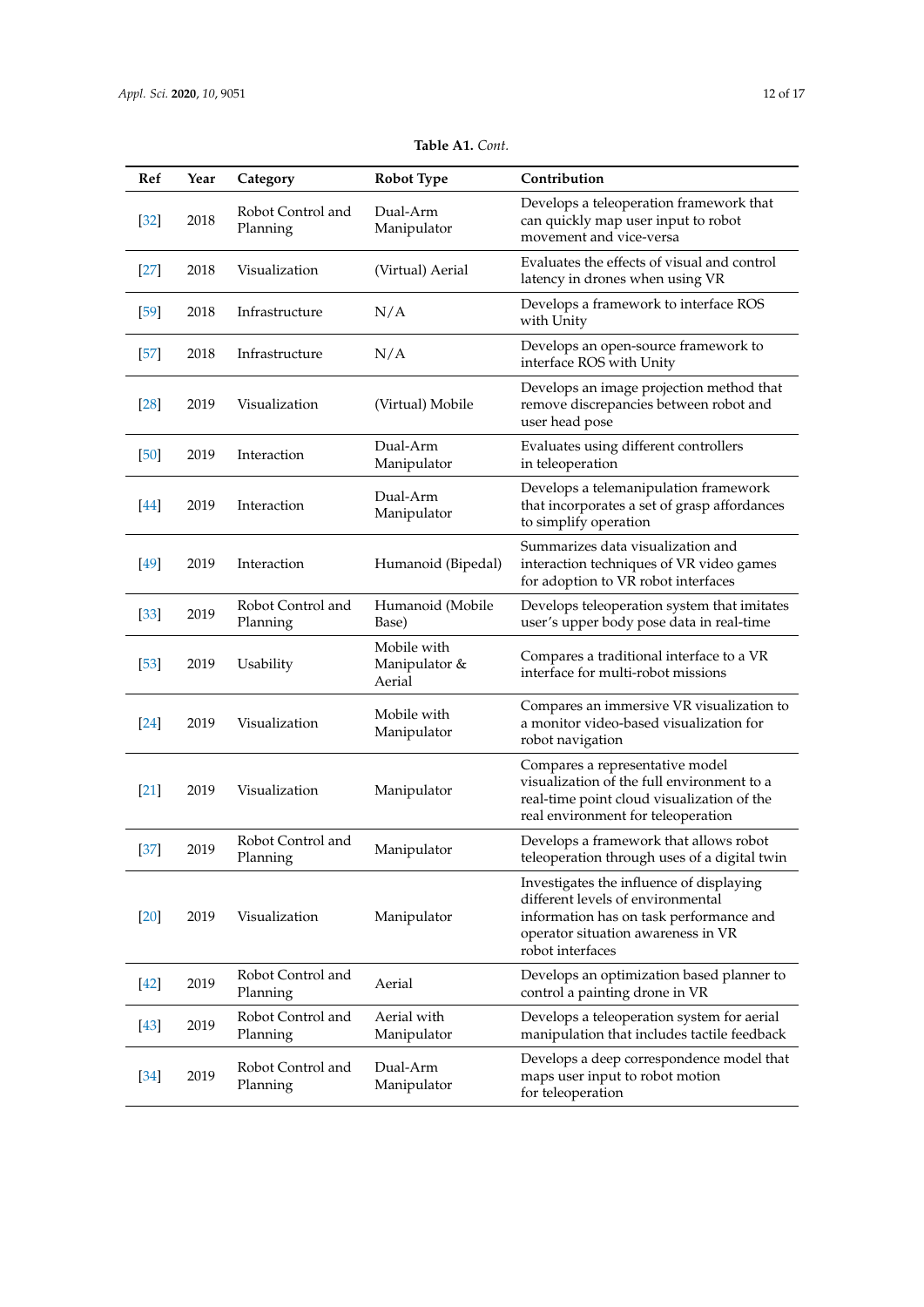| Ref               | Year | Category                      | Robot Type                 | Contribution                                                                                                                                                                  |
|-------------------|------|-------------------------------|----------------------------|-------------------------------------------------------------------------------------------------------------------------------------------------------------------------------|
| [36]              | 2019 | Robot Control and<br>Planning | Dual-Arm<br>Manipulator    | Develops a predict-then-blend framework<br>to increase efficiency and reduce<br>user workload                                                                                 |
| [60]              | 2019 | Infrastructure                | N/A                        | Develops an open-source solution that help<br>calibrate VR equipment (HTC Vive) inside a<br>robot cell (hardware-agnostic, only requires<br>ROS-Industrial and MoveIt plugin) |
| $[55]$            | 2019 | Infrastructure                | N/A                        | Defines a system architecture to work with<br>multi-robot systems using ROS and Unity                                                                                         |
| $[31]$            | 2020 | Visualization                 | Mobile                     | Develops and evaluates a human<br>perception-optimized planner to reduce<br>motion sickness                                                                                   |
| $[13]$            | 2020 | Robot Control and<br>Planning | Humanoid (Bipedal)         | Develops a control architecture that utilizes<br>a VR setup with an omni-directional<br>treadmill to create a fully immersive<br>teleoperation interface                      |
| [48]              | 2020 | Interaction                   | Dual-Arm<br>Manipulator    | Compares two different VR control<br>interactions, position control and trajectory<br>control, for robot operation                                                            |
| $\left[52\right]$ | 2020 | Usability                     | Mobile with<br>Manipulator | Compares displaying camera streams on a<br>monitor and displaying stereo cameras<br>streams inside a VR headset<br>for teleoperation                                          |
| $[38]$            | 2020 | Robot Control and<br>Planning | Manipulator                | Develops two robot controllers to decouple<br>an operator from the robot's control loop<br>for teleoperation                                                                  |
| $[41]$            | 2020 | Robot Control and<br>Planning | Manipulator                | Develops a method that estimates human<br>intent in VR to control a welding robot                                                                                             |
| $[26]$            | 2020 | Visualization                 | Aerial                     | Develops a controller that synchronizes a<br>drone's movement with the user's head<br>movement to reduce motion sickness                                                      |
| $[39]$            | 2020 | Usability                     | Dual-Arm<br>Manipulator    | Compares a VR interface to traditional<br>interfaces for teleoperation                                                                                                        |
| $[35]$            | 2020 | Robot Control and<br>Planning | Manipulator                | Develops a motion planner using deep<br>reinforcement learning to map the human<br>workspace to the robot workspace<br>for teleoperation                                      |

**Table A1.** *Cont.*

# **References**

- <span id="page-12-0"></span>1. Mazuryk, T.; Gervautz, M. *Virtual Reality-History, Applications, Technology and Future*; Vienna University of Technology: Vienna, Austria, 1996.
- <span id="page-12-1"></span>2. Bric, J.D.; Lumbard, D.C.; Frelich, M.J.; Gould, J.C. Current state of virtual reality simulation in robotic surgery training: A review. *Surg. Endosc.* **2016**, *30*, 2169–2178. [\[CrossRef\]](http://dx.doi.org/10.1007/s00464-015-4517-y)
- 3. Moglia, A.; Ferrari, V.; Morelli, L.; Ferrari, M.; Mosca, F.; Cuschieri, A. A systematic review of virtual reality simulators for robot-assisted surgery. *Eur. Urol.* **2016**, *69*, 1065–1080. [\[CrossRef\]](http://dx.doi.org/10.1016/j.eururo.2015.09.021) [\[PubMed\]](http://www.ncbi.nlm.nih.gov/pubmed/26433570)
- <span id="page-12-2"></span>4. Van der Meijden, O.A.; Schijven, M.P. The value of haptic feedback in conventional and robot-assisted minimal invasive surgery and virtual reality training: A current review. *Surg. Endosc.* **2009**, *23*, 1180–1190. [\[CrossRef\]](http://dx.doi.org/10.1007/s00464-008-0298-x) [\[PubMed\]](http://www.ncbi.nlm.nih.gov/pubmed/19118414)
- <span id="page-12-3"></span>5. Adamovich, S.V.; Fluet, G.G.; Tunik, E.; Merians, A.S. Sensorimotor training in virtual reality: A review. *Neuro Rehabil.* **2009**, *25*, 29–44. [\[CrossRef\]](http://dx.doi.org/10.3233/NRE-2009-0497) [\[PubMed\]](http://www.ncbi.nlm.nih.gov/pubmed/19713617)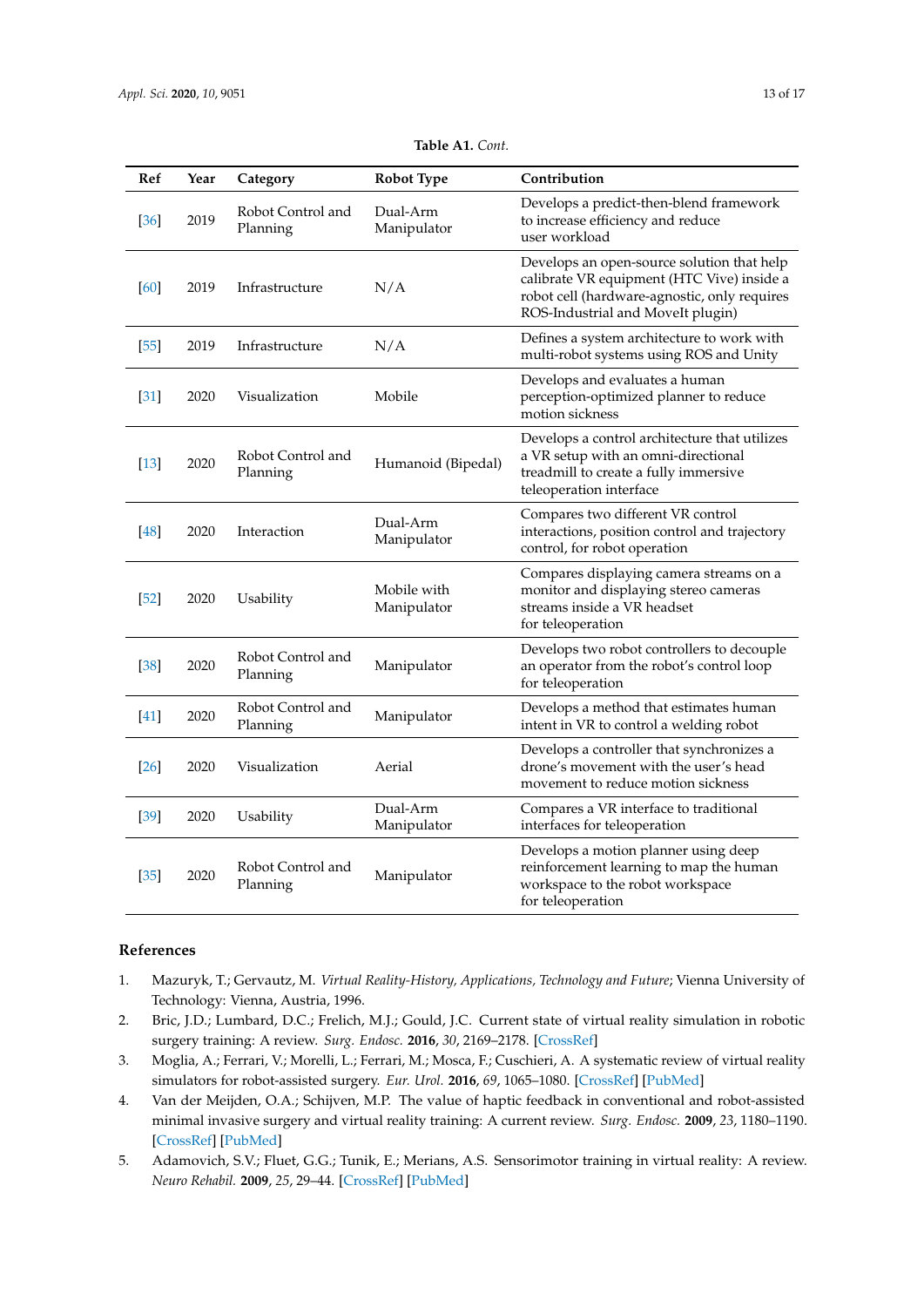- 6. Baur, K.; Schättin, A.; de Bruin, E.D.; Riener, R.; Duarte, J.E.; Wolf, P. Trends in robot-assisted and virtual reality-assisted neuromuscular therapy: A systematic review of health-related multiplayer games. *J. Neuroeng. Rehabil.* **2018**, *15*, 107. [\[CrossRef\]](http://dx.doi.org/10.1186/s12984-018-0449-9) [\[PubMed\]](http://www.ncbi.nlm.nih.gov/pubmed/30454009)
- <span id="page-13-0"></span>7. Howard, M.C. A meta-analysis and systematic literature review of virtual reality rehabilitation programs. *Comput. Hum. Behav.* **2017**, *70*, 317–327. [\[CrossRef\]](http://dx.doi.org/10.1016/j.chb.2017.01.013)
- <span id="page-13-1"></span>8. Burdea, G.C. Invited review: The synergy between virtual reality and robotics. *IEEE Trans. Robot. Autom.* **1999**, *15*, 400–410. [\[CrossRef\]](http://dx.doi.org/10.1109/70.768174)
- <span id="page-13-2"></span>9. Al-Sada, M.; Jiang, K.; Ranade, S.; Kalkattawi, M.; Nakajima, T. HapticSnakes: Multi-haptic feedback wearable robots for immersive virtual reality. *Virtual Real.* **2020**, *24*, 191–209. [\[CrossRef\]](http://dx.doi.org/10.1007/s10055-019-00404-x)
- <span id="page-13-3"></span>10. Vonach, E.; Gatterer, C.; Kaufmann, H. VRRobot: Robot actuated props in an infinite virtual environment. In Proceedings of the 2017 IEEE Virtual Reality (VR), Los Angeles, CA, USA, 18–22 March 2017; pp. 74–83. [\[CrossRef\]](http://dx.doi.org/10.1109/VR.2017.7892233)
- <span id="page-13-4"></span>11. Zhao, Y.; Kim, L.H.; Wang, Y.; Le Goc, M.; Follmer, S. Robotic Assembly of Haptic Proxy Objects for Tangible Interaction and Virtual Reality. In Proceedings of the Interactive Surfaces and Spaces on ZZZ—ISS '17, Brighton, UK, 17–20 October 2017; pp. 82–91. [\[CrossRef\]](http://dx.doi.org/10.1145/3132272.3134143)
- <span id="page-13-5"></span>12. Suzuki, R.; Hedayati, H.; Zheng, C.; Bohn, J.L.; Szafir, D.; Do, E.Y.L.; Gross, M.D.; Leithinger, D. RoomShift: Room-Scale Dynamic Haptics for VR with Furniture-Moving Swarm Robots. In Proceedings of the 2020 CHI Conference on Human Factors in Computing Systems, CHI '20, Honolulu, HI, USA, 25–30 April 2020; pp. 1–11. [\[CrossRef\]](http://dx.doi.org/10.1145/3313831.3376523)
- <span id="page-13-6"></span>13. Elobaid, M.; Hu, Y.; Romualdi, G.; Dafarra, S.; Babic, J.; Pucci, D. Telexistence and Teleoperation for Walking Humanoid Robots. In *Intelligent Systems and Applications*; Bi, Y., Bhatia, R., Kapoor, S., Eds.; Springer International Publishing: Cham, Switzerland, 2020; pp. 1106–1121.
- <span id="page-13-7"></span>14. Bolano, G.; Roennau, A.; Dillmann, R.; Groz, A. Virtual Reality for Offline Programming of Robotic Applications with Online Teaching Methods. In Proceedings of the 2020 17th International Conference on Ubiquitous Robots (UR), Kyoto, Japan, 22–26 June 2020; pp. 625–630. [\[CrossRef\]](http://dx.doi.org/10.1109/UR49135.2020.9144806)
- <span id="page-13-8"></span>15. Liu, O.; Rakita, D.; Mutlu, B.; Gleicher, M. Understanding human-robot interaction in virtual reality. In Proceedings of the 2017 26th IEEE International Symposium on Robot and Human Interactive Communication (RO-MAN), Lisbon, Portugal, 28 August–1 September 2017; pp. 751–757. [\[CrossRef\]](http://dx.doi.org/10.1109/ROMAN.2017.8172387)
- 16. Villani, V.; Capelli, B.; Sabattini, L. Use of Virtual Reality for the Evaluation of Human-Robot Interaction Systems in Complex Scenarios. In Proceedings of the 2018 27th IEEE International Symposium on Robot and Human Interactive Communication (RO-MAN), Nanjing, China, 27–31 August 2018; pp. 422–427. [\[CrossRef\]](http://dx.doi.org/10.1109/ROMAN.2018.8525738)
- <span id="page-13-9"></span>17. Wijnen, L.; Lemaignan, S.; Bremner, P. Towards using Virtual Reality for Replicating HRI Studies. In Proceedings of the Companion of the 2020 ACM/IEEE International Conference on Human-Robot Interaction, HRI '20, Cambridge, UK, 23–26 March 2020; pp. 514–516. [\[CrossRef\]](http://dx.doi.org/10.1145/3371382.3378374)
- <span id="page-13-10"></span>18. Matsas, E.; Vosniakos, G.C. Design of a virtual reality training system for human–robot collaboration in manufacturing tasks. *Int. J. Interact. Des. Manuf. (IJIDeM)* **2017**, *11*, 139–153. [\[CrossRef\]](http://dx.doi.org/10.1007/s12008-015-0259-2)
- <span id="page-13-11"></span>19. Moher, D.; Liberati, A.; Tetzlaff, J.; Altman, D.G.; Prisma Group. Preferred reporting items for systematic reviews and meta-analyses: The PRISMA statement. *PLoS Med.* **2009**, *6*, e1000097. [\[CrossRef\]](http://dx.doi.org/10.1371/journal.pmed.1000097)
- <span id="page-13-12"></span>20. Van de Merwe, D.B.; Van Maanen, L.; Ter Haar, F.B.; Van Dijk, R.J.E.; Hoeba, N.; der Stap, N. Human-Robot Interaction During Virtual Reality Mediated Teleoperation: How Environment Information Affects Spatial Task Performance and Operator Situation Awareness. In *Virtual, Augmented and Mixed Reality, Applications and Case Studies*; Chen, J.Y.C., Fragomeni, G., Eds.; Springer International Publishing: Cham, Switzerland, 2019; pp. 163–177.
- <span id="page-13-13"></span>21. Su, Y.H.; Xu, Y.Q.; Cheng, S.L.; Ko, C.H.; Young, K.Y. Development of an Effective 3D VR-Based Manipulation System for Industrial Robot Manipulators. In Proceedings of the 2019 12th Asian Control Conference (ASCC), Kitakyushu-shi, Japan, 9–12 June 2019; pp. 1–6.
- <span id="page-13-14"></span>22. Kohn, S.; Blank, A.; Puljiz, D.; Zenkel, L.; Bieber, O.; Hein, B.; Franke, J. Towards a Real-Time Environment Reconstruction for VR-Based Teleoperation Through Model Segmentation. In Proceedings of the 2018 IEEE/RSJ International Conference on Intelligent Robots and Systems (IROS), Madrid, Spain, 1–5 October 2018; pp. 1–9. [\[CrossRef\]](http://dx.doi.org/10.1109/IROS.2018.8594053)
- <span id="page-13-15"></span>23. Brizzi, F.; Peppoloni, L.; Graziano, A.; Stefano, E.D.; Avizzano, C.A.; Ruffaldi, E. Effects of Augmented Reality on the Performance of Teleoperated Industrial Assembly Tasks in a Robotic Embodiment. *IEEE Trans. Hum. Mach. Syst.* **2018**, *48*, 197–206. [\[CrossRef\]](http://dx.doi.org/10.1109/THMS.2017.2782490)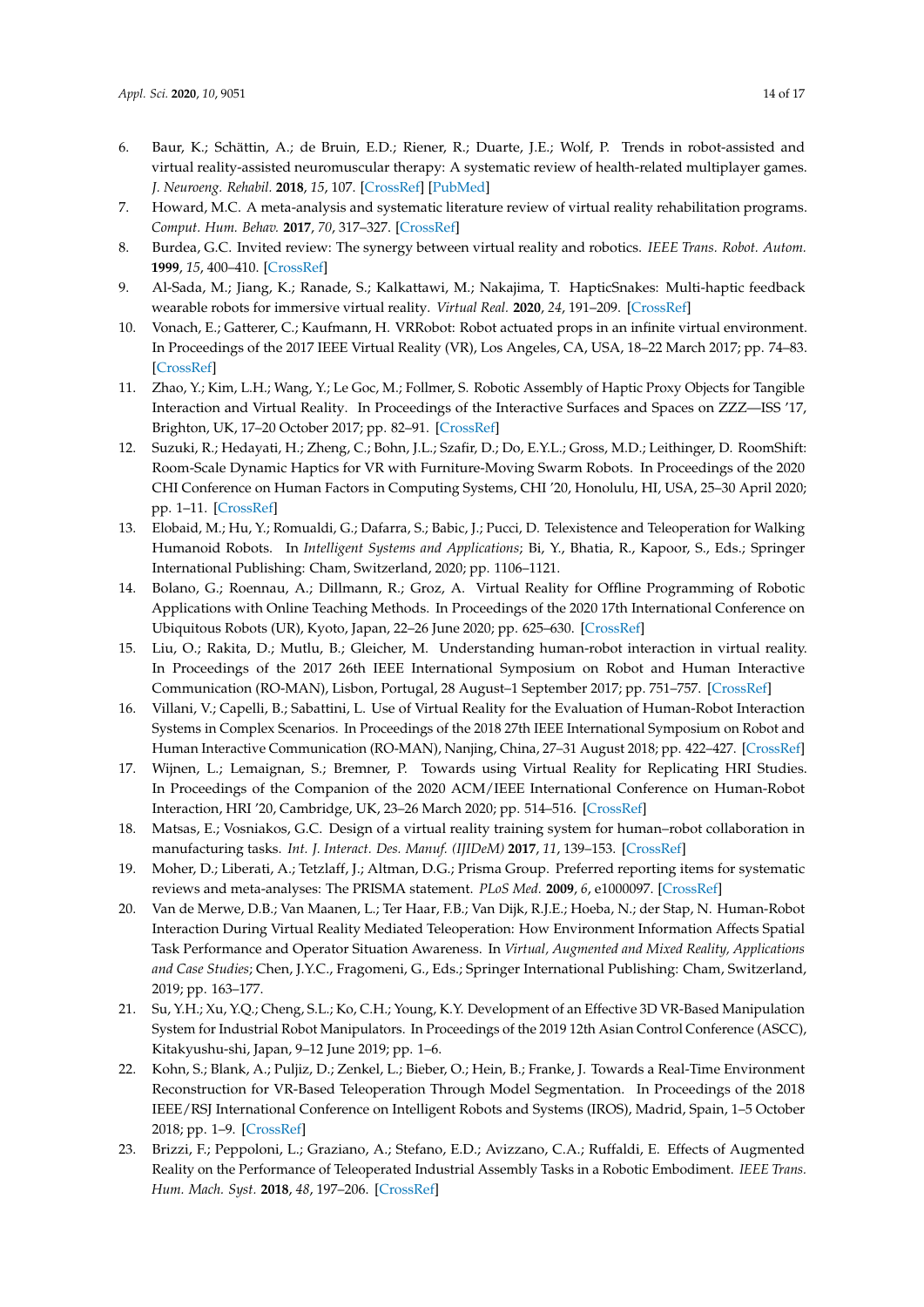- <span id="page-14-0"></span>24. Stotko, P.; Krumpen, S.; Schwarz, M.; Lenz, C.; Behnke, S.; Klein, R.; Weinmann, M. A VR System for Immersive Teleoperation and Live Exploration with a Mobile Robot. In Proceedings of the 2019 IEEE/RSJ International Conference on Intelligent Robots and Systems (IROS), Macau, China, 3–8 November 2019; pp. 3630–3637. [\[CrossRef\]](http://dx.doi.org/10.1109/IROS40897.2019.8968598)
- <span id="page-14-1"></span>25. Xinxing, T.; Pengfei, Z.; Hironao, Y. VR-based construction tele-robot system displayed by HMD with active viewpoint movement mode. In Proceedings of the 2016 Chinese Control and Decision Conference (CCDC), Yinchuan, China, 28–30 May 2016; pp. 6844–6850. [\[CrossRef\]](http://dx.doi.org/10.1109/CCDC.2016.7532231)
- <span id="page-14-2"></span>26. Watanabe, K.; Takahashi, M. Head-synced Drone Control for Reducing Virtual Reality Sickness. *J. Intell. Robot. Syst.* **2020**, *97*, 733–744. [\[CrossRef\]](http://dx.doi.org/10.1007/s10846-019-01054-6)
- <span id="page-14-3"></span>27. Zhao, J.; Allison, R.S.; Vinnikov, M.; Jennings, S. The Effects of Visual and Control Latency on Piloting a Quadcopter Using a Head-Mounted Display. In Proceedings of the 2018 IEEE International Conference on Systems, Man, and Cybernetics (SMC), Miyazaki, Japan, 7–10 October 2018; pp. 2972–2979. [\[CrossRef\]](http://dx.doi.org/10.1109/SMC.2018.00505)
- <span id="page-14-4"></span>28. Cash, H.; Prescott, T.J. Improving the Visual Comfort of Virtual Reality Telepresence for Robotics. In *Social Robotics*; Salichs, M.A., Ge, S.S., Barakova, E.I., Cabibihan, J.J., Wagner, A.R., Castro-González, Á., He, H., Eds.; Springer International Publishing: Cham, Switzerland, 2019; pp. 697–706.
- <span id="page-14-5"></span>29. Theofilis, K.; Orlosky, J.; Nagai, Y.; Kiyokawa, K. Panoramic view reconstruction for stereoscopic teleoperation of a humanoid robot. In Proceedings of the 2016 IEEE-RAS 16th International Conference on Humanoid Robots (Humanoids), Cancun, Mexico, 15–17 November 2016; pp. 242–248. [\[CrossRef\]](http://dx.doi.org/10.1109/HUMANOIDS.2016.7803284)
- <span id="page-14-6"></span>30. Kot, T.; Novák, P. Application of virtual reality in teleoperation of the military mobile robotic system TAROS. *Int. J. Adv. Robot. Syst.* **2018**, *15*, 1729881417751545. [\[CrossRef\]](http://dx.doi.org/10.1177/1729881417751545)
- <span id="page-14-7"></span>31. Becerra, I.; Suomalainen, M.; Lozano, E.; Mimnaugh, K.J.; Murrieta-Cid, R.; LaValle, S.M. Human Perception-Optimized Planning for Comfortable VR-Based Telepresence. *IEEE Robot. Autom. Lett.* **2020**, *5*, 6489–6496. [\[CrossRef\]](http://dx.doi.org/10.1109/LRA.2020.3015191)
- <span id="page-14-8"></span>32. Lipton, J.I.; Fay, A.J.; Rus, D. Baxter's Homunculus: Virtual Reality Spaces for Teleoperation in Manufacturing. *IEEE Robot. Autom. Lett.* **2018**, *3*, 179–186. [\[CrossRef\]](http://dx.doi.org/10.1109/LRA.2017.2737046)
- <span id="page-14-9"></span>33. Hirschmanner, M.; Tsiourti, C.; Patten, T.; Vincze, M. Virtual Reality Teleoperation of a Humanoid Robot Using Markerless Human Upper Body Pose Imitation. In Proceedings of the 2019 IEEE-RAS 19th International Conference on Humanoid Robots (Humanoids), Toronto, ON, Canada, 15–17 October 2019; pp. 259–265. [\[CrossRef\]](http://dx.doi.org/10.1109/Humanoids43949.2019.9035064)
- <span id="page-14-10"></span>34. Gaurav, S.; Al-Qurashi, Z.; Barapatre, A.; Maratos, G.; Sarma, T.; Ziebart, B.D. Deep Correspondence Learning for Effective Robotic Teleoperation Using Virtual Reality. In Proceedings of the 2019 IEEE-RAS 19th International Conference on Humanoid Robots (Humanoids), Toronto, ON, Canada, 15–17 October 2019; pp. 477–483. [\[CrossRef\]](http://dx.doi.org/10.1109/Humanoids43949.2019.9035031)
- <span id="page-14-11"></span>35. Kamali, K.; Bonev, I.A.; Desrosiers, C. Real-time Motion Planning for Robotic Teleoperation Using Dynamic-goal Deep Reinforcement Learning. In Proceedings of the 2020 17th Conference on Computer and Robot Vision (CRV), Ottawa, ON, Canada, 13–15 May 2020; pp. 182–189. [\[CrossRef\]](http://dx.doi.org/10.1109/CRV50864.2020.00032)
- <span id="page-14-12"></span>36. Xi, B.; Wang, S.; Ye, X.; Cai, Y.; Lu, T.; Wang, R. A robotic shared control teleoperation method based on learning from demonstrations. *Int. J. Adv. Robot. Syst.* **2019**, *16*. [\[CrossRef\]](http://dx.doi.org/10.1177/1729881419857428)
- <span id="page-14-13"></span>37. Tsokalo, I.A.; Kuss, D.; Kharabet, I.; Fitzek, F.H.P.; Reisslein, M. Remote Robot Control with Human-in-the-Loop over Long Distances Using Digital Twins. In Proceedings of the 2019 IEEE Global Communications Conference (GLOBECOM), Waikoloa, HI, USA, 9–13 December 2019; pp. 1–6. [\[CrossRef\]](http://dx.doi.org/10.1109/GLOBECOM38437.2019.9013428)
- <span id="page-14-14"></span>38. Sun, D.; Kiselev, A.; Liao, Q.; Stoyanov, T.; Loutfi, A. A New Mixed-Reality-Based Teleoperation System for Telepresence and Maneuverability Enhancement. *IEEE Trans. Hum. Mach. Syst.* **2020**, *50*, 55–67. [\[CrossRef\]](http://dx.doi.org/10.1109/THMS.2019.2960676)
- <span id="page-14-15"></span>39. Whitney, D.; Rosen, E.; Phillips, E.; Konidaris, G.; Tellex, S. Comparing Robot Grasping Teleoperation Across Desktop and Virtual Reality with ROS Reality. In *Robotics Research*; Amato, N.M., Hager, G., Thomas, S., Torres-Torriti, M., Eds.; Springer International Publishing: Cham, Switzerland, 2020; pp. 335–350.
- <span id="page-14-16"></span>40. Just, C.; Ortmaier, T.; Kahrs, L.A. A user study on robot path planning inside a Virtual Reality environment. In Proceedings of the ISR 2018 50th International Symposium on Robotics, Munich, Germany, 20–21 June 2018; pp. 1–6.
- <span id="page-14-17"></span>41. Wang, Q.; Jiao, W.; Yu, R.; Johnson, M.T.; Zhang, Y. Virtual Reality Robot-Assisted Welding Based on Human Intention Recognition. *IEEE Trans. Autom. Sci. Eng.* **2020**, *17*, 799–808. [\[CrossRef\]](http://dx.doi.org/10.1109/TASE.2019.2945607)
- <span id="page-14-18"></span>42. Vempati, A.S.; Khurana, H.; Kabelka, V.; Flueckiger, S.; Siegwart, R.; Beardsley, P. A Virtual Reality Interface for an Autonomous Spray Painting UAV. *IEEE Robot. Autom. Lett.* **2019**, *4*, 2870–2877. [\[CrossRef\]](http://dx.doi.org/10.1109/LRA.2019.2922588)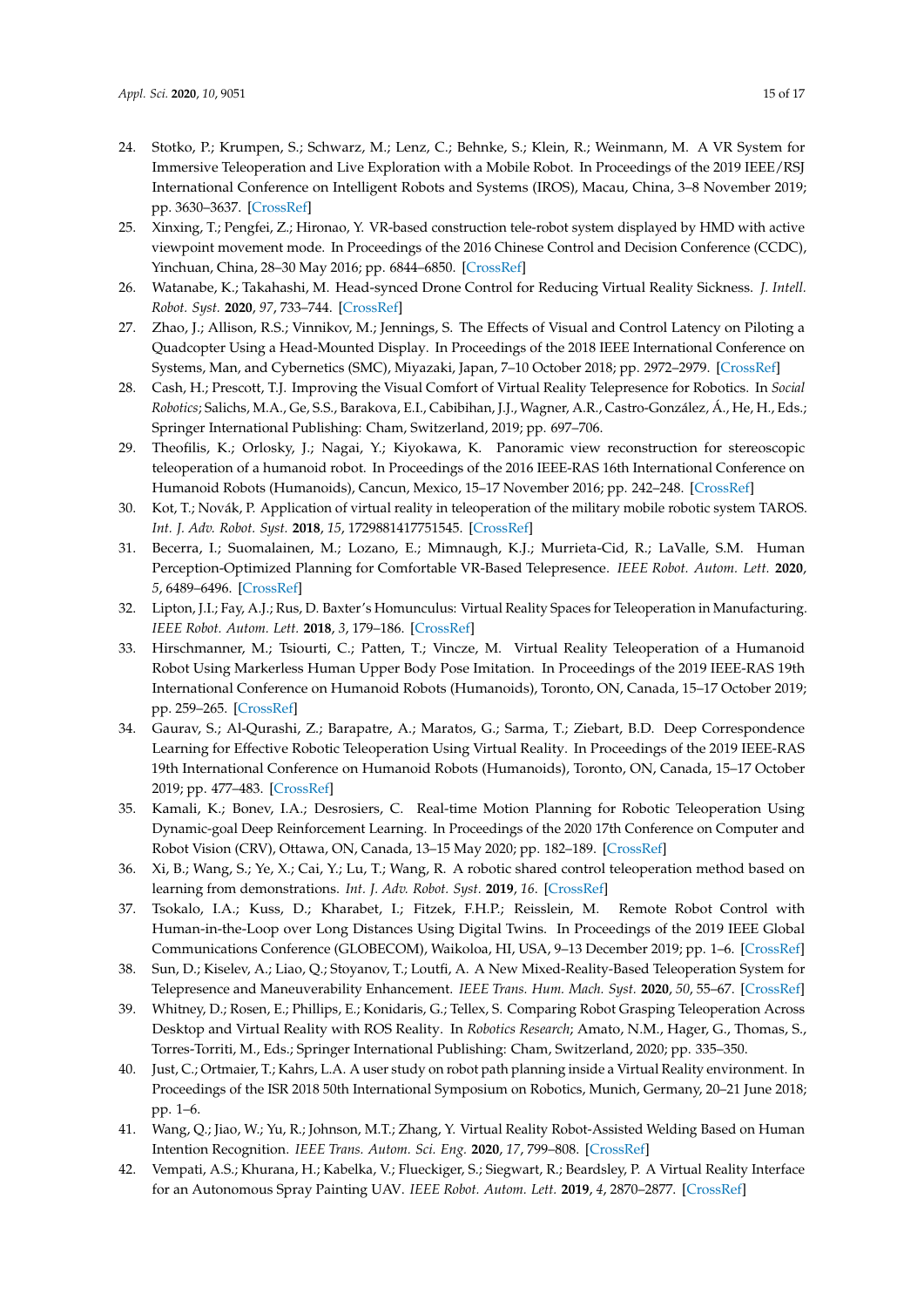- <span id="page-15-0"></span>43. Yashin, G.A.; Trinitatova, D.; Agishev, R.T.; Ibrahimov, R.; Tsetserukou, D. AeroVr: Virtual Reality-based Teleoperation with Tactile Feedback for Aerial Manipulation. In Proceedings of the 2019 19th International Conference on Advanced Robotics (ICAR), Belo Horizonte, Brazil, 2–6 December 2019; pp. 767–772. [\[CrossRef\]](http://dx.doi.org/10.1109/ICAR46387.2019.8981574)
- <span id="page-15-1"></span>44. Gorjup, G.; Dwivedi, A.; Elangovan, N.; Liarokapis, M. An Intuitive, Affordances Oriented Telemanipulation Framework for a Dual Robot Arm Hand System: On the Execution of Bimanual Tasks. In Proceedings of the 2019 IEEE/RSJ International Conference on Intelligent Robots and Systems (IROS), Macau, China, 3–8 November 2019; pp. 3611–3616. [\[CrossRef\]](http://dx.doi.org/10.1109/IROS40897.2019.8967782)
- <span id="page-15-2"></span>45. Lee, J.; Lu, Y.; Xu, Y.; Song, D. Visual programming for mobile robot navigation using high-level landmarks. In Proceedings of the 2016 IEEE/RSJ International Conference on Intelligent Robots and Systems (IROS), Daejeon, Korea, 9–14 October 2016; pp. 2901–2906. [\[CrossRef\]](http://dx.doi.org/10.1109/IROS.2016.7759449)
- <span id="page-15-3"></span>46. Roldán, J.; Peña-Tapia, E.; Martín-Barrio, A.; Olivares-Méndez, M.; Del Cerro, J.; Barrientos, A. Multi-Robot Interfaces and Operator Situational Awareness: Study of the Impact of Immersion and Prediction. *Sensors* **2017**, *17*, 1720. [\[CrossRef\]](http://dx.doi.org/10.3390/s17081720)
- <span id="page-15-4"></span>47. Du, J.; Sheng, W.; Liu, M. Human-guided robot 3D mapping using virtual reality technology. In Proceedings of the 2016 IEEE/RSJ International Conference on Intelligent Robots and Systems (IROS), Daejeon, Korea, 9–14 October 2016; pp. 4624–4629. [\[CrossRef\]](http://dx.doi.org/10.1109/IROS.2016.7759680)
- <span id="page-15-5"></span>48. Hetrick, R.; Amerson, N.; Kim, B.; Rosen, E.; de Visser, E.J.; Phillips, E. Comparing Virtual Reality Interfaces for the Teleoperation of Robots. In Proceedings of the 2020 Systems and Information Engineering Design Symposium (SIEDS), Charlottesville, VA, USA, 24 April 2020; pp. 1–7. [\[CrossRef\]](http://dx.doi.org/10.1109/SIEDS49339.2020.9106630)
- <span id="page-15-6"></span>49. Allspaw, J.; Heinold, L.; Yanco, H.A. Design of Virtual Reality for Humanoid Robots with Inspiration from Video Games. In *Virtual, Augmented and Mixed Reality, Applications and Case Studies*; Chen, J.Y.C., Fragomeni, G., Eds.; Springer International Publishing: Cham, Switzerland, 2019; pp. 3–18.
- <span id="page-15-7"></span>50. Franzluebbers, A.; Johnson, K. Remote Robotic Arm Teleoperation through Virtual Reality. In Proceedings of the Symposium on Spatial User Interaction, SUI '19, New Orleans, LA, USA, 19–20 October 2019; pp. 1–2. [\[CrossRef\]](http://dx.doi.org/10.1145/3357251.3359444)
- <span id="page-15-8"></span>51. Theofanidis, M.; Sayed, S.I.; Lioulemes, A.; Makedon, F. VARM. In Proceedings of the 10th International Conference on PErvasive Technologies Related to Assistive Environments, PETRA '17, Island of Rhodes, Greece, 21–23 June 2017; pp. 215–221. [\[CrossRef\]](http://dx.doi.org/10.1145/3056540.3056541)
- <span id="page-15-9"></span>52. Maciaś, M.; Dąbrowski, A.; Fraś, J.; Karczewski Michałand Puchalski, S.; Tabaka, S.; Jaroszek, P. Measuring Performance in Robotic Teleoperation Tasks with Virtual Reality Headgear. In *Automation 2019*; Szewczyk, R., Zieliński, C., Kaliczyńska, M., Eds.; Springer International Publishing: Cham, Switzerland, 2020; pp. 408–417.
- <span id="page-15-10"></span>53. Roldan, J.J.; Pena-Tapia, E.; Garcia-Aunon, P.; Del Cerro, J.; Barrientos, A. Bringing Adaptive and Immersive Interfaces to Real-World Multi-Robot Scenarios: Application to Surveillance and Intervention in Infrastructures. *IEEE Access* **2019**, *7*, 86319–86335. [\[CrossRef\]](http://dx.doi.org/10.1109/ACCESS.2019.2924938)
- <span id="page-15-11"></span>54. Conn, M.A.; Sharma, S. Immersive Telerobotics Using the Oculus Rift and the 5DT Ultra Data Glove. In Proceedings of the 2016 International Conference on Collaboration Technologies and Systems (CTS), Orlando, FL, USA, 31 October–4 November 2016; pp. 387–391. [\[CrossRef\]](http://dx.doi.org/10.1109/CTS.2016.0075)
- <span id="page-15-12"></span>55. Roldán, J.J.; Peña-Tapia, E.; Garzón-Ramos, D.; de León, J.; Garzón, M.; del Cerro, J.; Barrientos, A. Multi-robot Systems, Virtual Reality and ROS: Developing a New Generation of Operator Interfaces. In *Robot Operating System (ROS): The Complete Reference (Volume 3)*; Koubaa, A., Ed.; Springer International Publishing: Cham, Switzerland, 2019; pp. 29–64. [\[CrossRef\]](http://dx.doi.org/10.1007/978-3-319-91590-6_2)
- <span id="page-15-13"></span>56. Mizuchi, Y.; Inamura, T. Cloud-based multimodal human-robot interaction simulator utilizing ROS and unity frameworks. In Proceedings of the 2017 IEEE/SICE International Symposium on System Integration (SII), Taipei, Taiwan, 11–14 December 2017; pp. 948–955. [\[CrossRef\]](http://dx.doi.org/10.1109/SII.2017.8279345)
- <span id="page-15-14"></span>57. Whitney, D.; Rosen, E.; Ullman, D.; Phillips, E.; Tellex, S. ROS Reality: A Virtual Reality Framework Using Consumer-Grade Hardware for ROS-Enabled Robots. In Proceedings of the 2018 IEEE/RSJ International Conference on Intelligent Robots and Systems (IROS), Madrid, Spain, 1–5 October 2018; pp. 1–9. [\[CrossRef\]](http://dx.doi.org/10.1109/IROS.2018.8593513)
- <span id="page-15-15"></span>58. Bischoff, M. ROS#. 2019. Available online: <https://github.com/siemens/ros-sharp> (accessed on 17 December 2020).